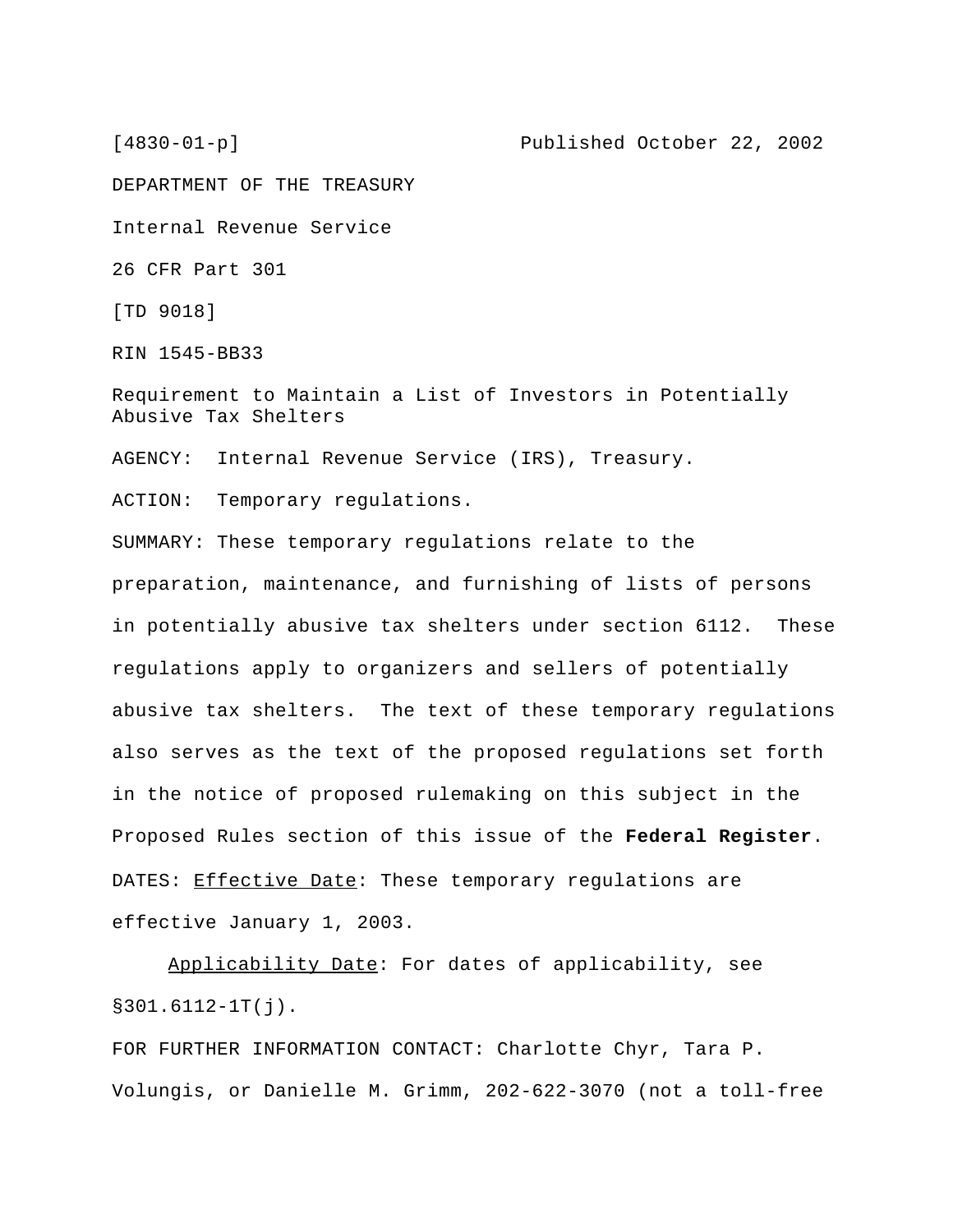number).

## SUPPLEMENTARY INFORMATION:

#### **Paperwork Reduction Act**

These regulations are being issued without prior notice and public procedure pursuant to the Administrative Procedure Act (5 U.S.C. 553). For this reason, the collections of information contained in these regulations have been reviewed and, pending receipt and evaluation of public comments, approved by the Office of Management and Budget under control number 1545-1686**.** Responses to these collections of information are mandatory.

An agency may not conduct or sponsor, and a person is not required to respond to, a collection of information unless the collection of information displays a valid OMB control number.

For further information concerning these collections of information, and where to submit comments on the collections of information and the accuracy of the estimated burden, and suggestions for reducing this burden, please refer to the preamble to the cross-referencing notice of proposed rulemaking published in the Proposed Rules section of this issue of the **Federal Register**.

Books and records relating to a collection of information must be retained as long as their contents may become material

 $-2-$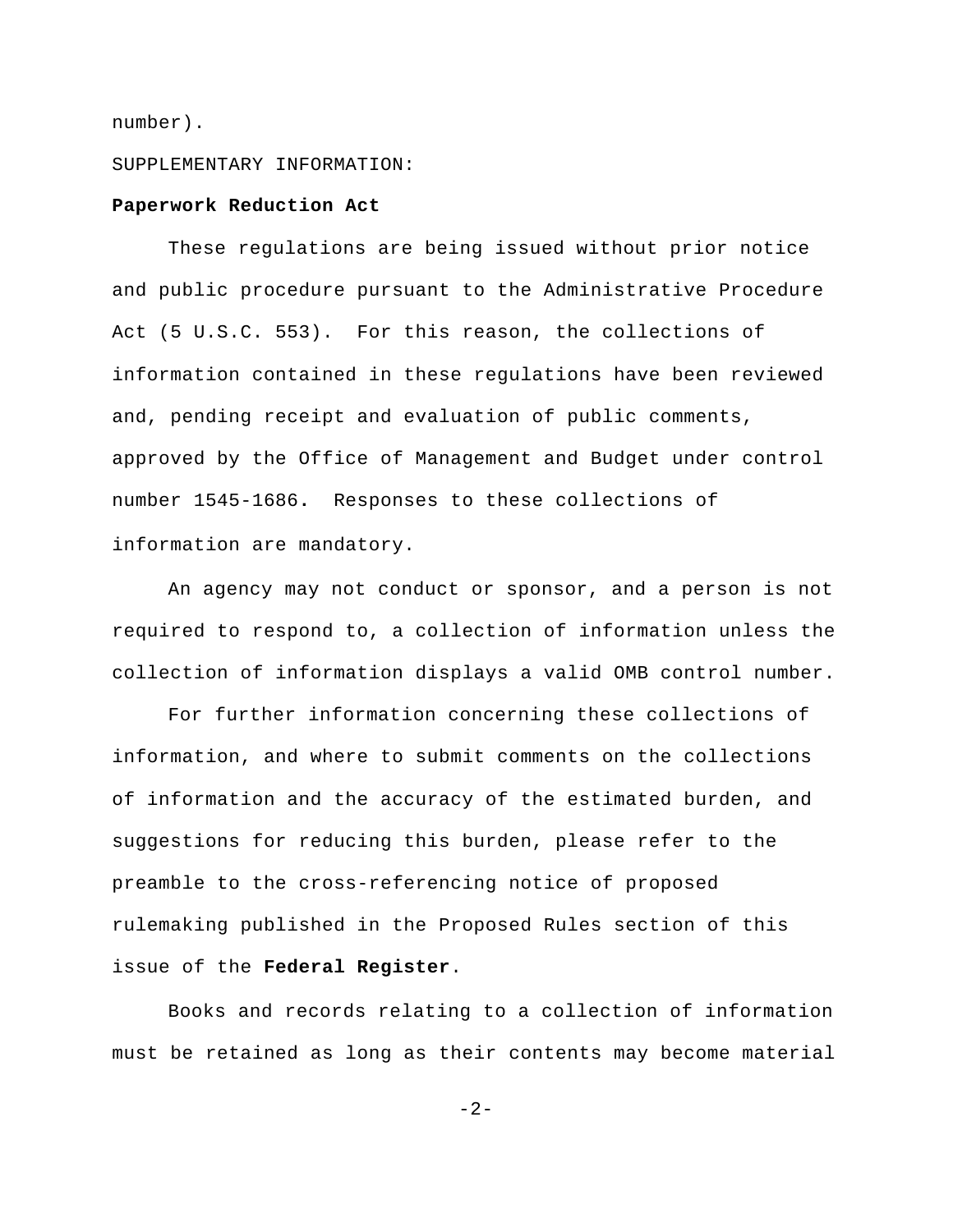in the administration of any internal revenue law. Generally, tax returns and tax return information are confidential, as required by 26 U.S.C. 6103.

# **Background**

This document amends 26 CFR part 301 regarding the requirement to maintain lists of persons for potentially abusive tax shelters under section 6112. Section 6708 provides penalties for failing to maintain a list under section 6112.

On February 28, 2000, the IRS issued temporary and proposed regulations regarding section 6112 (TD 8875, REG-103736-00). The February regulations were published in the **Federal Register** (65 FR 11211; 65 FR 11271) on March 2, 2000. On August 11, 2000, the IRS issued temporary and proposed regulations regarding section 6112 (TD 8896, REG-103736-00). The August 2000 regulations were published in the **Federal Register** (65 FR 49909; 65 FR 49955) on August 16, 2000, modifying the previous regulations.

The list maintenance rules under section 6112, along with the rules relating to disclosure of reportable transactions under section 6011 and the rules for registration of tax shelters under section 6111, are intended to provide the IRS and Treasury with information needed to evaluate potentially

 $-3-$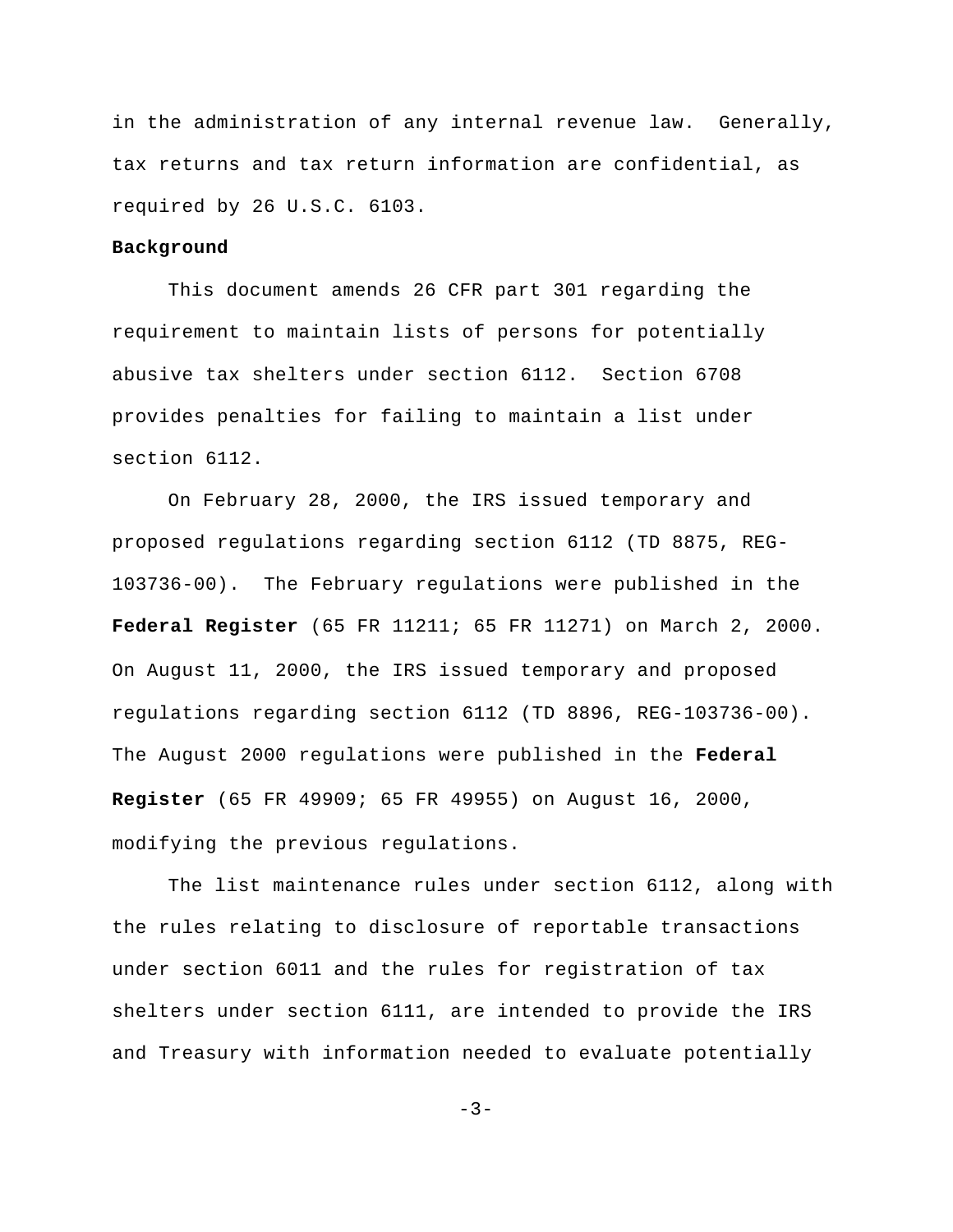abusive transactions. The IRS and Treasury have considered and evaluated compliance with these rules and have determined that certain additional changes to the current temporary and proposed regulations are necessary to improve compliance and to carry out the purposes of sections 6011, 6111, and 6112. On March 20, 2002, Treasury released its Plan to Combat Abusive Tax Avoidance Transactions (PO-2018), which describes changes to the rules under sections 6011, 6111, and 6112 that will establish a more effective disclosure regime and improve compliance. See

http://www.treas.gov/press/releases/po2018.htm.

These amendments to the temporary regulations under section 6112 generally require organizers and sellers (material advisors) to maintain lists of persons for transactions required to be registered under section 6111 and for reportable transactions defined in §1.6011-4T(b) of the Income Tax Regulations.

Concurrent with these amended temporary regulations under section 6112, the IRS and Treasury are publishing elsewhre in this issue of the **Federal Register** amended temporary regulations under section 6011. The amended temporary regulations under section 6011 revise the categories of transactions that must be disclosed on returns.

 $-4-$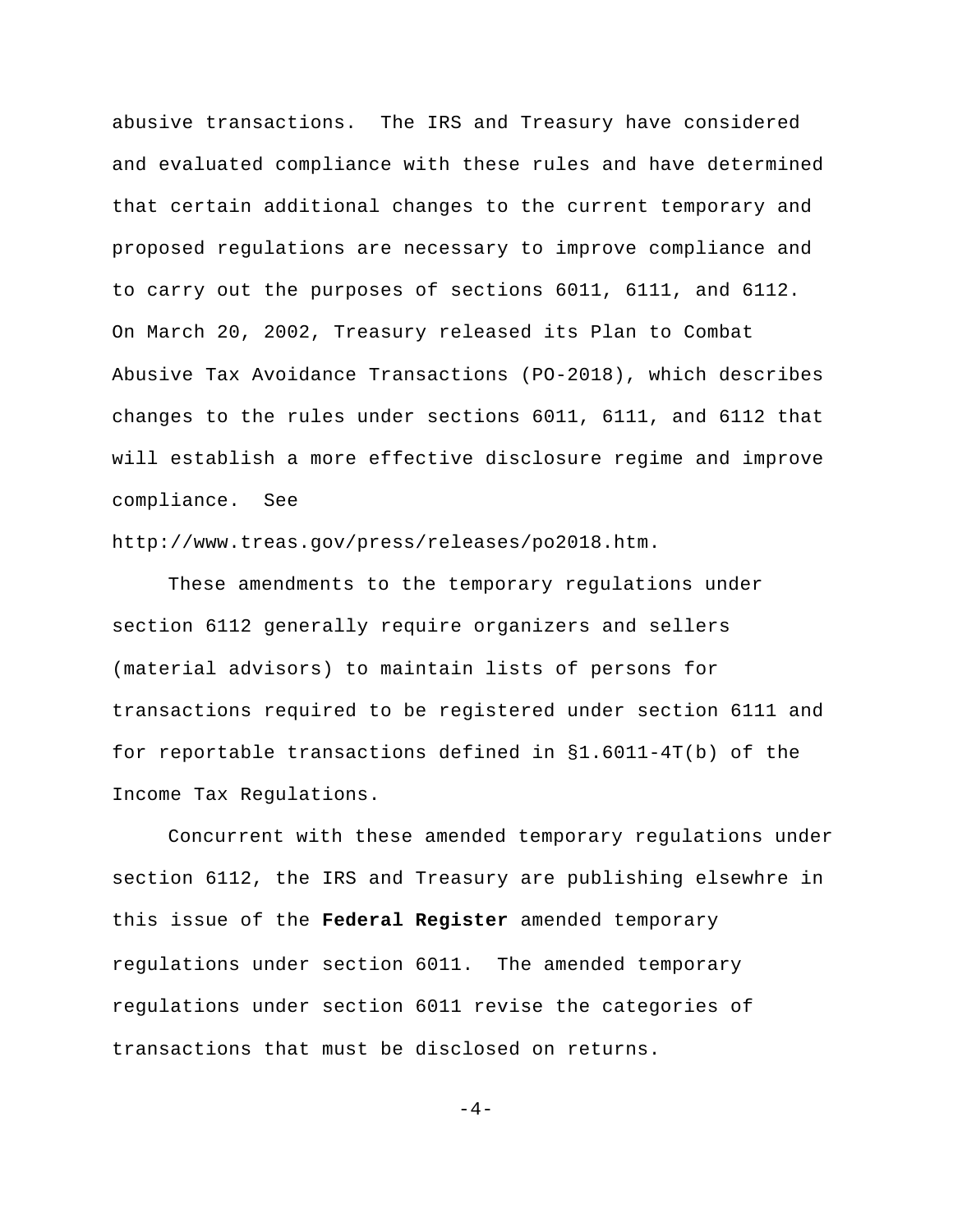Pending legislation would modify section 6111 to require registration of transactions that are required to be disclosed under section 6011. The IRS and Treasury intend to revise the regulations under section 6111 when such legislation is enacted.

#### **Explanation of Provisions**

#### A. Potentially Abusive Tax Shelter

Section 6112 provides that any person who organizes or sells any interest in a potentially abusive tax shelter must maintain a list identifying each person who was sold an interest in such shelter and containing any other information required by regulations. A potentially abusive tax shelter under section 6112 includes any tax shelter that is required to be registered with the IRS as a tax shelter under section 6111, and any transaction that has a potential for tax avoidance or evasion.

Under these regulations, a transaction has the potential for tax avoidance or evasion if it is a listed transaction or if a potential material advisor, at the time the transaction is entered into, knows or has reason to know that the transaction is otherwise a reportable transaction as defined in §1.6011-4T. For purposes of section 6112, listed transactions that involve Federal estate, gift, employment,

 $-5-$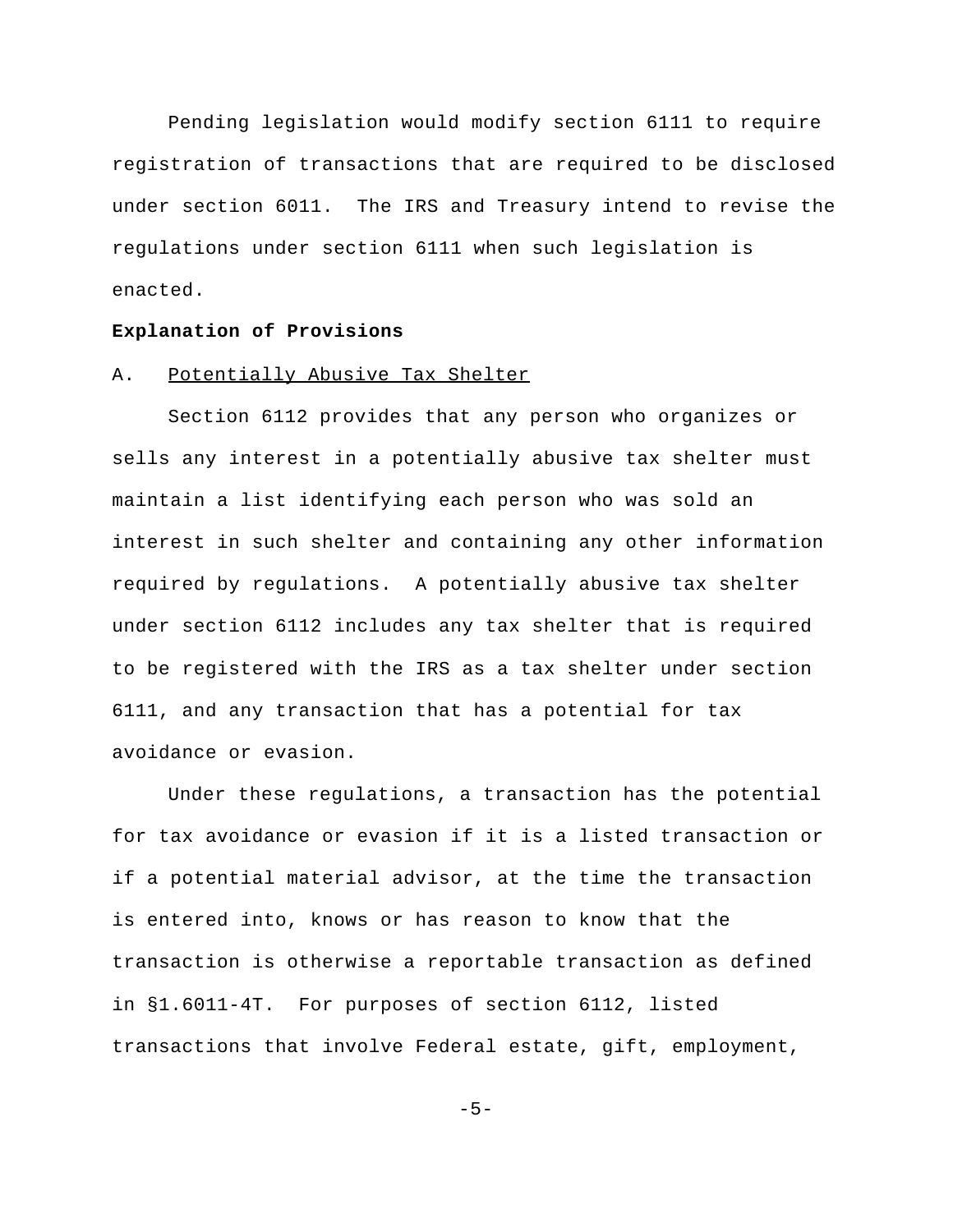and pension and exempt organizations excise taxes are also potentially abusive tax shelters that require list maintenance. If a transaction that involves Federal income taxes becomes a listed transaction on or after January 1, 2003, it is a potentially abusive tax shelter for purposes of section 6112 and, whether or not the material advisor is already required to maintain a list, the material advisor must begin, at the time of listing, to include on the list those persons who acquired an interest in the transaction after February 28, 2000.

# B. Organizer and Seller (Material Advisor)

The regulations provide that a person is an organizer of, or a seller of any interest in, a transaction that is a potentially abusive tax shelter if that person is a material advisor with respect to that transaction. In general, a material advisor is any person who (i) receives, or expects to receive, at least a minimum fee in connection with a transaction that is a potentially abusive tax shelter, and (ii) who makes or provides any statement, oral or written, to any person as to the potential tax consequences of that transaction. The Internal Revenue Service and Treasury are considering whether the minimum fee requirement should be eliminated with respect to listed transactions.

-6-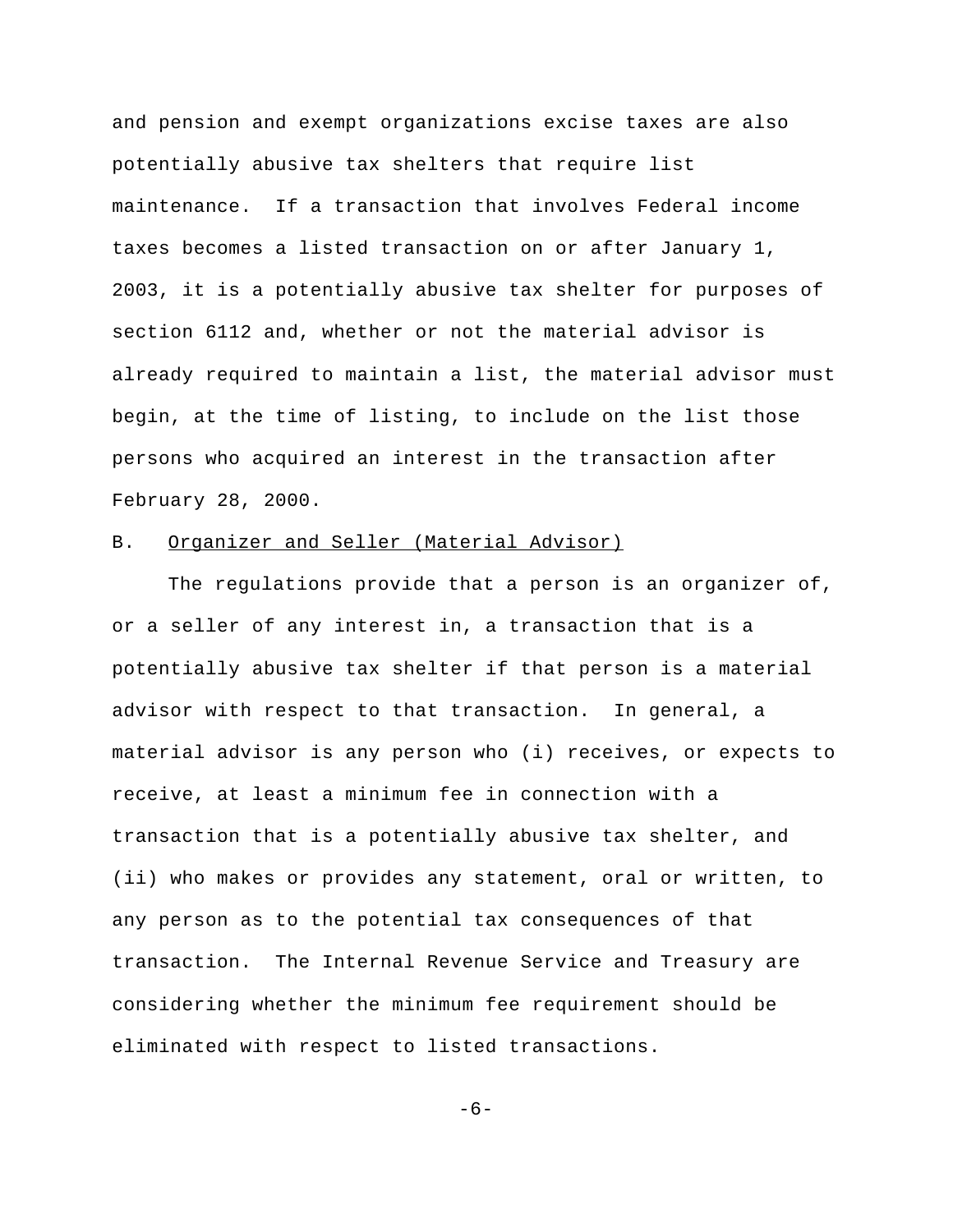The minimum fee is \$250,000 for a transaction that is a potentially abusive tax shelter if all persons who acquire an interest, directly or indirectly, in the transaction are corporations (other than S corporations). The minimum fee for any other transaction that is a potentially abusive tax shelter is \$50,000. In calculating the minimum fee, each transaction that is a potentially abusive tax shelter is evaluated separately to determine whether the minimum fee threshold is satisfied with respect to that particular transaction. If the minimum fee threshold is satisfied with respect to one transaction that is a potentially abusive tax shelter, but not with respect to another separate transaction (whether or not it is substantially similar), a person is a material advisor with respect to only the transaction for which the minimum fee threshold is satisfied. Accordingly, the list required to be maintained includes only those persons who are participants in the transaction for which the minimum fee threshold is satisfied.

#### C. Preparing, Maintaining and Furnishing Lists

In general, a material advisor must prepare and maintain a separate list of persons for each transaction that is a potentially abusive tax shelter. However, to ensure that the IRS is able to identify all of the persons who are

$$
-\,7\,-
$$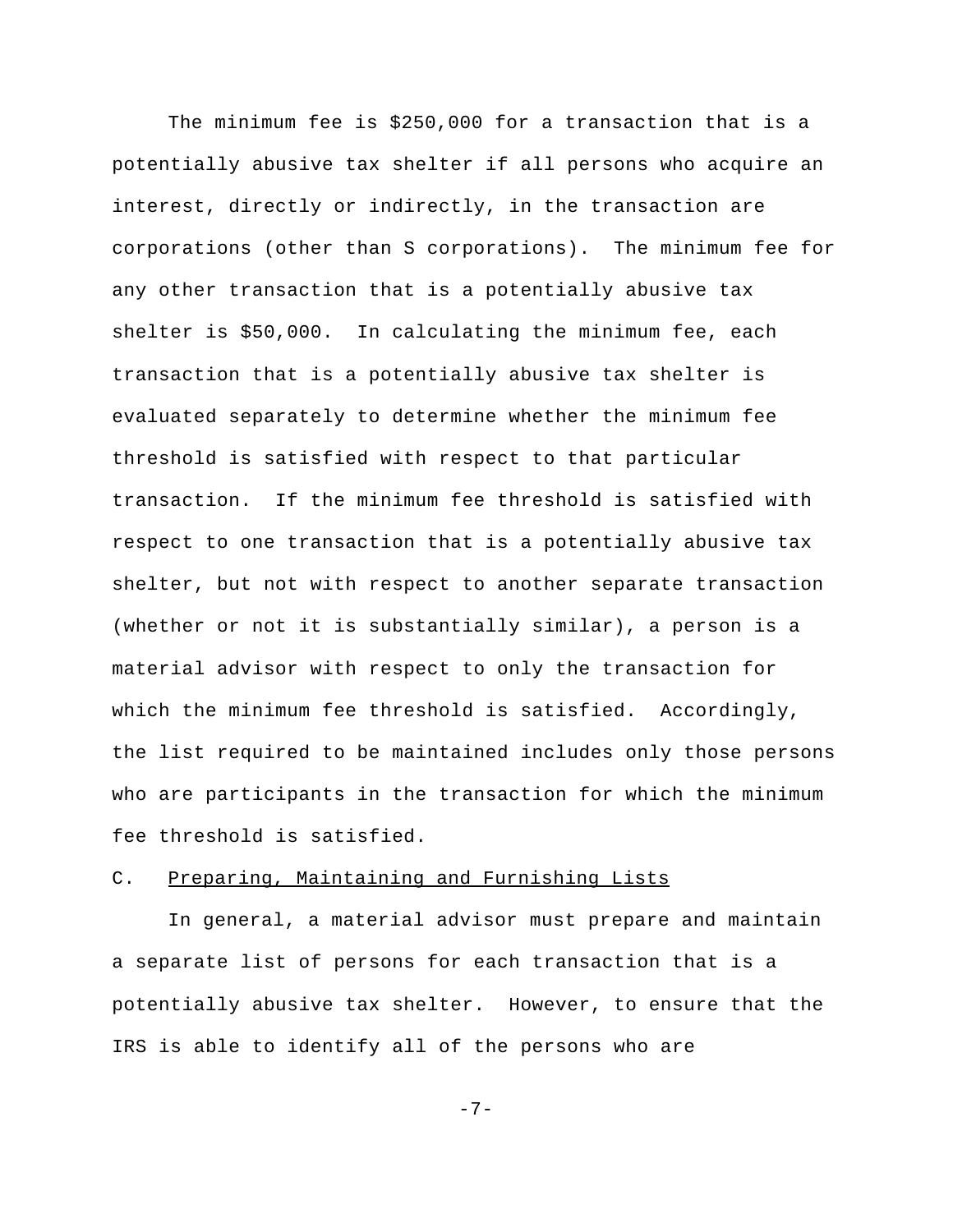participants in potentially abusive tax shelters that are substantially similar, the regulations further provide that the material advisor must keep one list for all transactions that are substantially similar and are potentially abusive tax shelters.

Any person to whom a material advisor makes or provides a statement, oral or written, as to the potential tax consequences of a transaction that is a potentially abusive tax shelter must be included on a list if the material advisor knows or has reason to know that the person, or any related party, participated or will participate in the transaction. A person (including any related party) is treated as having participated in a transaction that is a potentially abusive tax shelter if the material advisor knows or has reason to know that the person sold or transferred, or will sell or transfer to another person (subsequent participant) an interest in that type of transaction that, if entered into, would be a potentially abusive tax shelter. The material advisor also must list any subsequent participant if the material advisor knows or has reason to know the identity of that subsequent participant and the material advisor knows or reasonably expects that the subsequent participant will participate in, or sell or transfer to another subsequent

-8-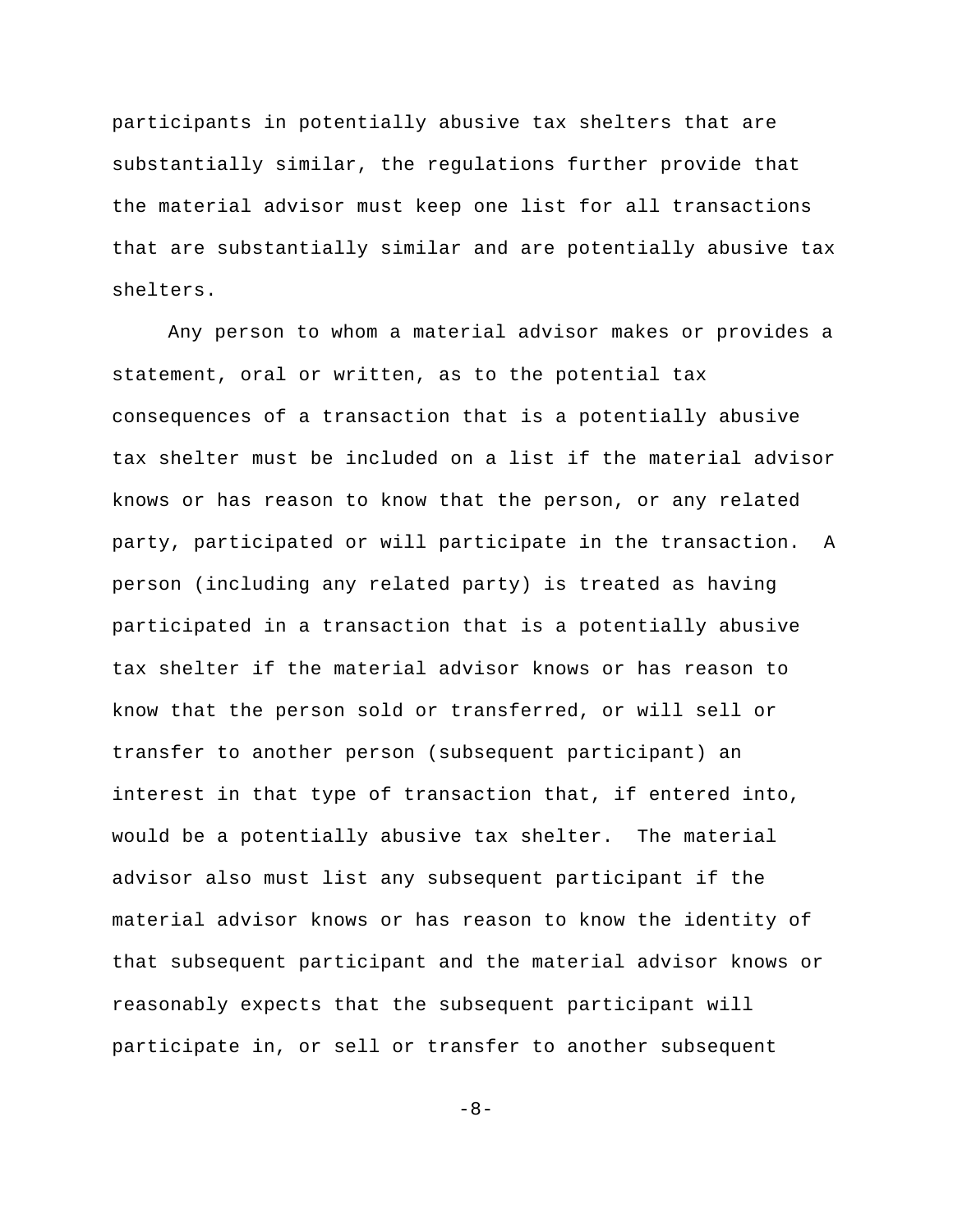participant an interest in that type of transaction that, if entered into, would be a potentially abusive tax shelter.

The required list must be maintained for ten years following the date on which the material advisor last made a statement, oral or written, as to the potential tax consequences that may result from the transaction that is a potentially abusive tax shelter. If a material advisor that is an entity dissolves or liquidates before the expiration of the ten-year period, the person responsible under state law for winding up the affairs of the material advisor is (or if state law does not specify any person, then each of the directors of the corporation, the general partners of the partnership, or the trustees, owners, or members of the entity are) responsible for preparing, maintaining, and furnishing the list, unless the dissolved or liquidated entity submits the list to the Office of Tax Shelter Analysis (OTSA) within 60 days after the dissolution or liquidation. The responsible person must also provide notice to OTSA of such dissolution or liquidation within 60 days after the dissolution or liquidation.

Each material advisor must, upon written request by the IRS, furnish the list of persons to the IRS within 20 business days after the date of the request. The list may be furnished

-9-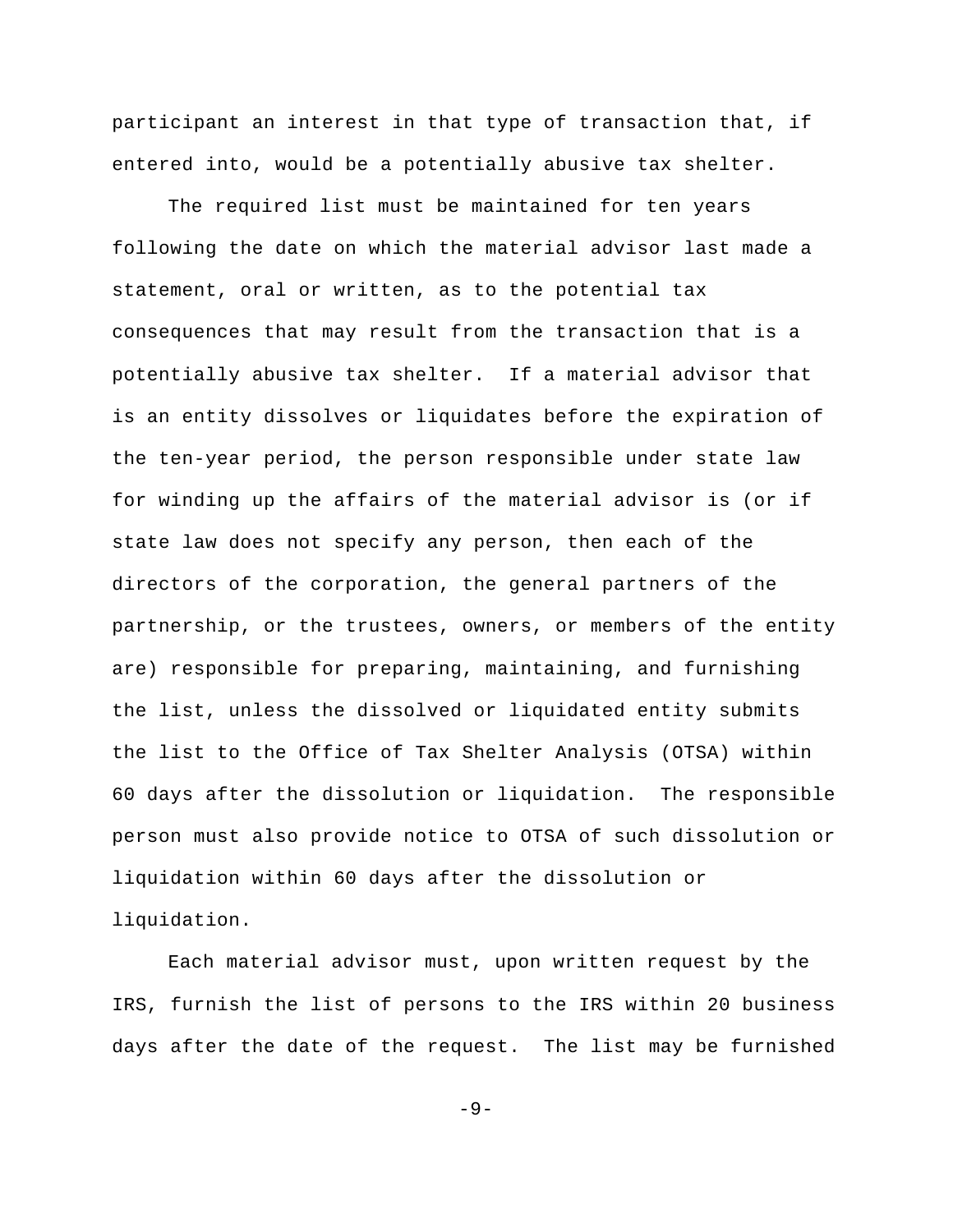to the IRS in any form that enables the IRS to determine without undue delay or difficulty the information required to be contained in the list.

As a general rule, the name of a participant in a transaction that is a potentially abusive tax shelter is not protected by either the attorney-client privilege or by the tax practitioner privilege under section 7525. No participant in a transaction that is a potentially abusive tax shelter should have a reasonable expectation of confidentiality with respect to that person's identity. Moreover, a claim of privilege that is not based on a reasonable belief that the privilege applies may subject the material advisor to penalties under section 6708.

# D. Substantially Similar Transactions

For purposes of section 6112, a substantially similar transaction includes any transaction that is expected to obtain the same or similar types of tax consequences and that is either factually similar or based on the same or similar tax strategy. Receipt of an opinion regarding the tax consequences of a transaction is not relevant to the determination of whether that transaction is the same as or substantially similar to another transaction. Further, the term substantially similar must be broadly construed in favor

 $-10-$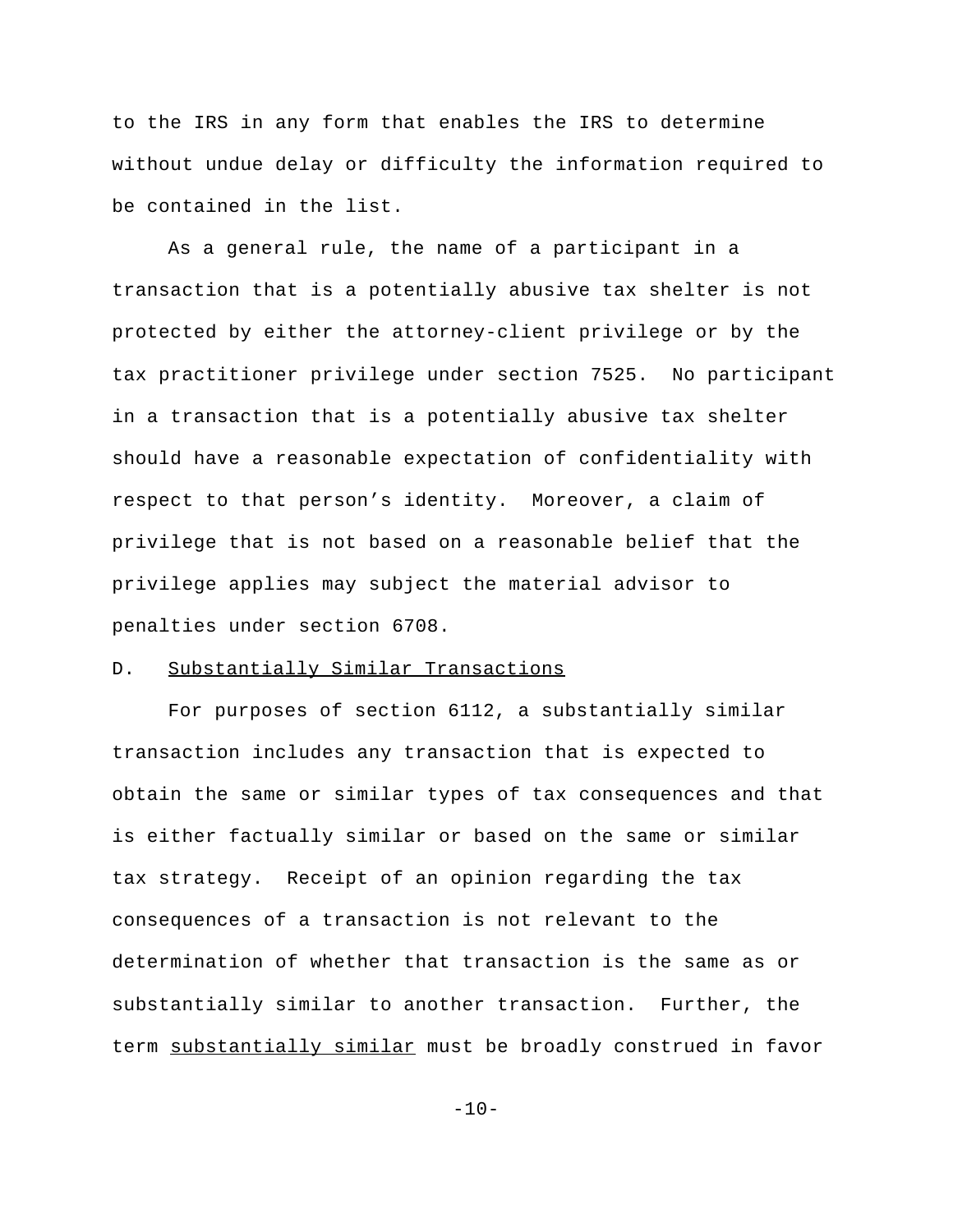of list maintenance.

## E. Effective Date

These amended temporary regulations apply to transactions that are potentially abusive tax shelters entered into, or interests acquired therein, on or after January 1, 2003. However, these regulations shall apply to any transaction that was entered into, or in which an interest was acquired, after February 28, 2000, if the transaction becomes a listed transaction as defined in §1.6011-4T on or after January 1, 2003, and is subject to disclosure under §1.6011-4T.

## **Special Analyses**

It has been determined that this Treasury decision is not a significant regulatory action as defined in Executive Order 12866. Therefore, a regulatory assessment is not required. It also has been determined that section 553(b) of the Administrative Procedure Act (5 U.S.C. chapter 5) does not apply to these regulations. Because no notice of proposed rulemaking is required, the provisions of the Regulatory Flexibility Act (5 U.S.C. chapter 6) do not apply. Pursuant to section 7805(f) of the Internal Revenue Code, these regulations will be submitted to the Chief Counsel for Advocacy of the Small Business Administration for comment on their impact on small business.

-11-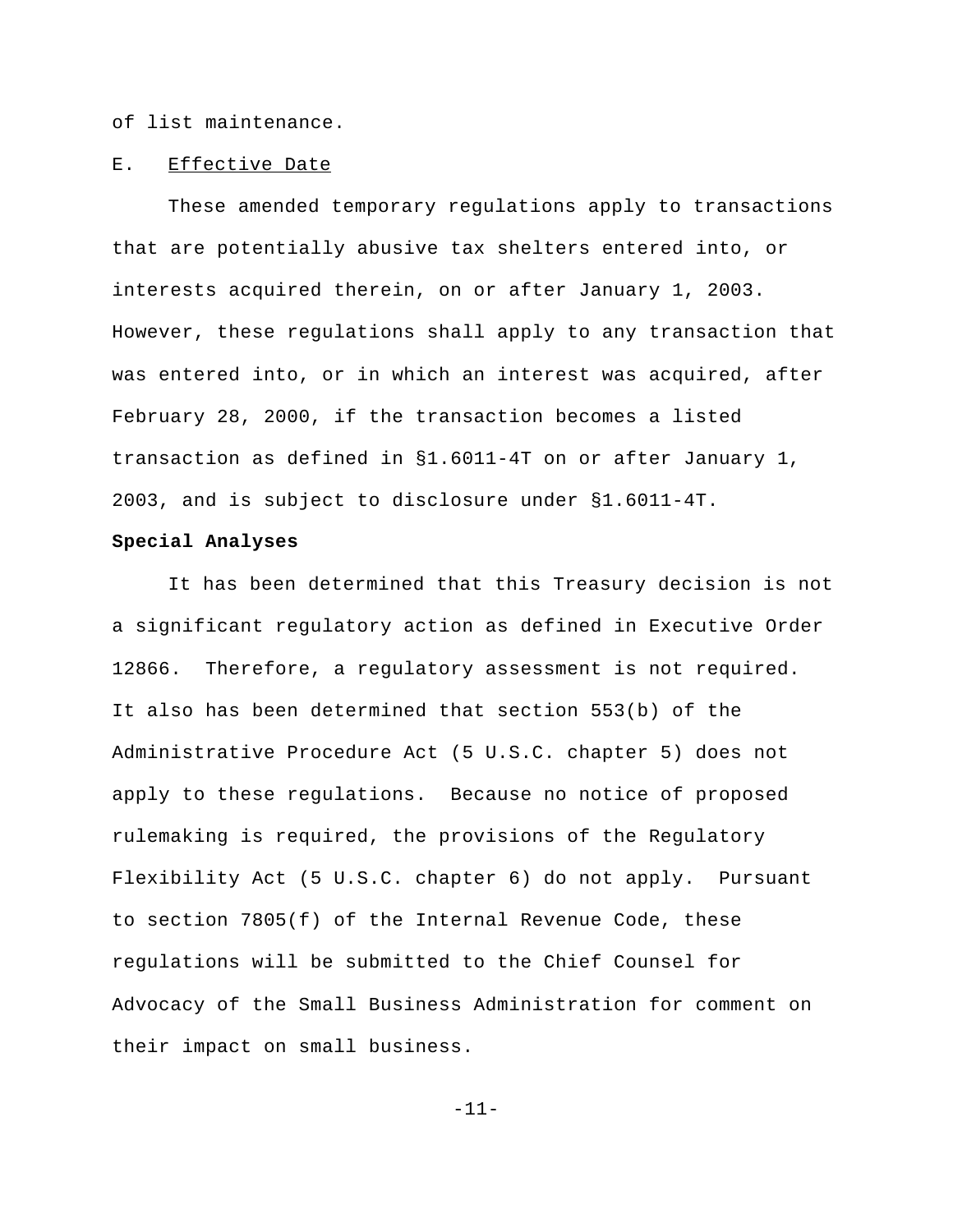## **Drafting Information**

The principal authors of these regulations are Charlotte Chyr, Tara P. Volungis, and Danielle M. Grimm, Office of the Associate Chief Counsel (Passthroughs and Special Industries). However, other personnel from the IRS and Treasury Department participated in their development. **List of Subjects in 26 CFR Part 301**

Administrative practice and procedure, Employment taxes, Estate taxes, Excise taxes, Gift taxes, Income taxes, Penalties, Reporting and recordkeeping requirements.

## **Adoption of Amendments to the Regulations**

Accordingly, 26 CFR part 301 is amended as follows: PART 301–-PROCEDURE AND ADMINISTRATION

Paragraph 1. The authority citation for part 301 continues to read in part as follows:

Authority: 26 U.S.C. 7805 \* \* \*

Par. 2. Section 301.6112-1T is revised to read as follows:

§301.6112-1T Requirement to prepare, maintain, and furnish lists with respect to potentially abusive tax shelters (temporary).

(a) In general. Each organizer and seller, as described in paragraph (c) of this section, of a transaction that is a

-12-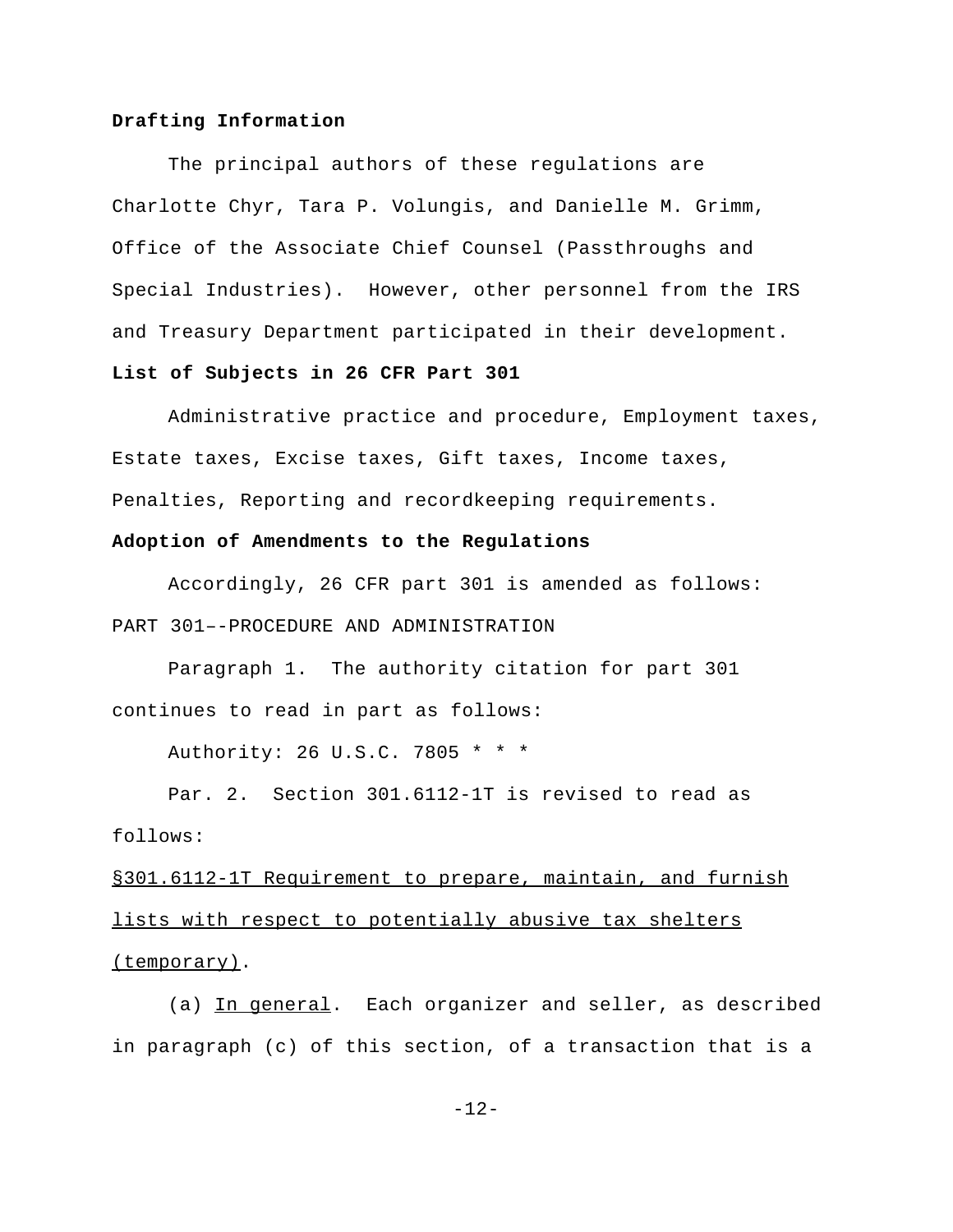potentially abusive tax shelter, as described in paragraph (b) of this section, shall prepare and maintain a list of persons in accordance with paragraph (e) of this section and upon request shall furnish such list to the Internal Revenue Service in accordance with paragraph (g) of this section.

(b) Potentially abusive tax shelters. For purposes of this section, a potentially abusive tax shelter is any transaction that is a section 6111 tax shelter, as described in paragraph (b)(1) of this section, or that has a potential for tax avoidance or evasion, as described in paragraph  $(b)(2)$ of this section. The term "transaction" includes all of the factual elements relevant to support the expected tax treatment of any investment, entity, plan, or arrangement, and includes any series of steps carried out as part of a plan.

(1) Transaction that is a section 6111 tax shelter. A section 6111 tax shelter is any transaction that is required to be registered with the Internal Revenue Service under section 6111, regardless of whether that tax shelter is properly registered pursuant to section 6111.

(2) Transaction that has a potential for tax avoidance or evasion. A transaction that has a potential for tax avoidance or evasion is any transaction that is a listed transaction as defined in §1.6011-4T of this chapter and is subject to

 $-13-$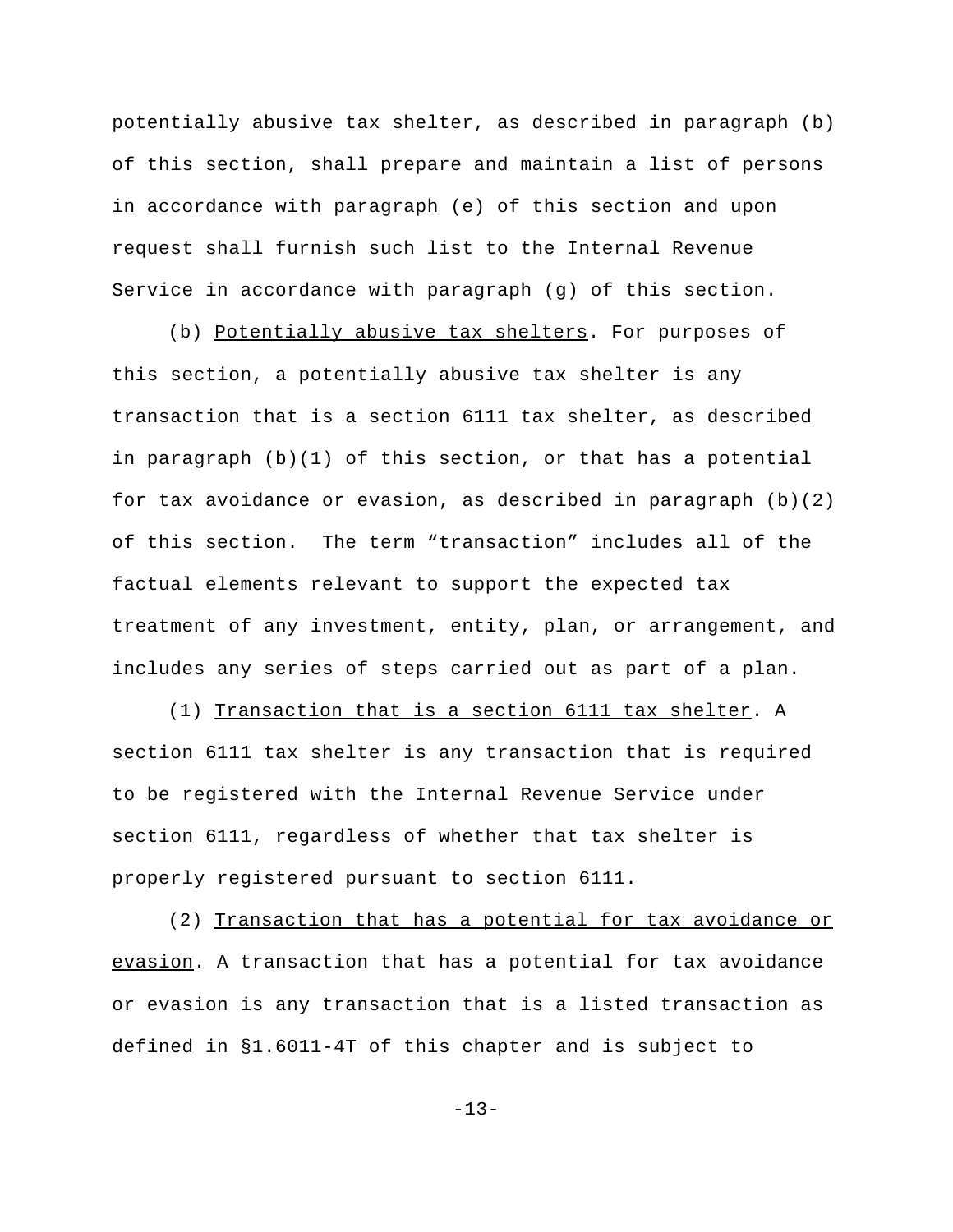disclosure under §1.6011-4T, 20.6011-4T, 25.6011-4T, 31.6011- 4T, 53.6011-4T, 54.6011-4T, or 56.6011-4T of this chapter, or any transaction that a potential material advisor knows or has reason to know, at the time the transaction is entered into or an interest is acquired, meets one of the categories of a reportable transaction under §1.6011-4T(b)(3) through (7) of this chapter.

(i) The determination of whether a transaction has the potential for tax avoidance or evasion does not depend upon whether the transaction is properly disclosed pursuant to §1.6011-4T, 20.6011-4T, 25.6011-4T, 31.6011-4T, 53.6011-4T, 54.6011-4T, or 56.6011-4T of this chapter.

(ii) If a transaction becomes a listed transaction as defined in §1.6011-4T of this chapter and is subject to disclosure under §1.6011-4T of this chapter, after the transaction is entered into or an interest in the transaction is acquired, this section shall apply with respect to any interests acquired after February 28, 2000. If a transaction becomes a listed transaction as defined in §1.6011-4T of this chapter and is subject to disclosure under §20.6011-4T, 25.6011-4T, 31.6011-4T, 53.6011-4T, 54.6011-4T, or 56.6011-4T of this chapter, after the transaction is entered into or an interest in the transaction is acquired, this section shall

-14-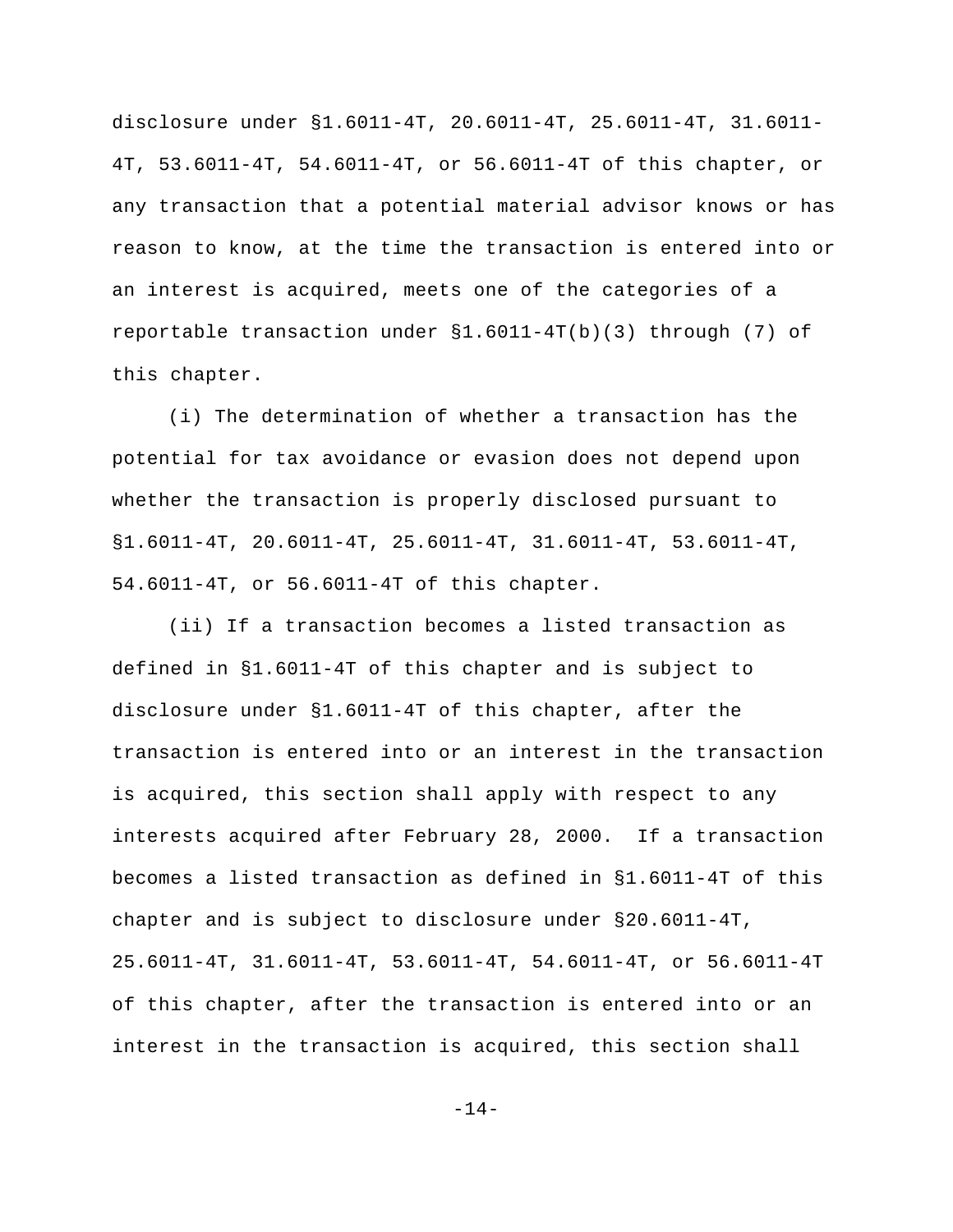apply with respect to any interests acquired on or after January 1, 2003.

(c) Organizer and seller–-(1) In general. A person is an organizer of, or a seller of an interest in, a transaction that is a potentially abusive tax shelter if that person is a material advisor, as described in paragraph  $(c)(2)$  of this section, with respect to that transaction.

(2) Material advisor. A material advisor is any person who (or through its employees, shareholders, partners, or agents) receives, or expects to receive, at least a minimum fee, as defined in paragraph  $(c)(3)$  of this section, in connection with a transaction that is a potentially abusive tax shelter and who makes or provides any statement, oral or written, to any person as to the potential tax consequences of that transaction. A person shall be treated as a material advisor if that person forms or avails of an entity with the purpose of avoiding the rules of section 6111 or 6112 or the penalties under section 6707 or 6708.

(3) Minimum fee--(i) In general. For purposes of this paragraph (c), the minimum fee is \$250,000 for a transaction that is a potentially abusive tax shelter if all persons who acquire an interest, directly or indirectly, are corporations (other than S corporations), and \$50,000 for any other

 $-15-$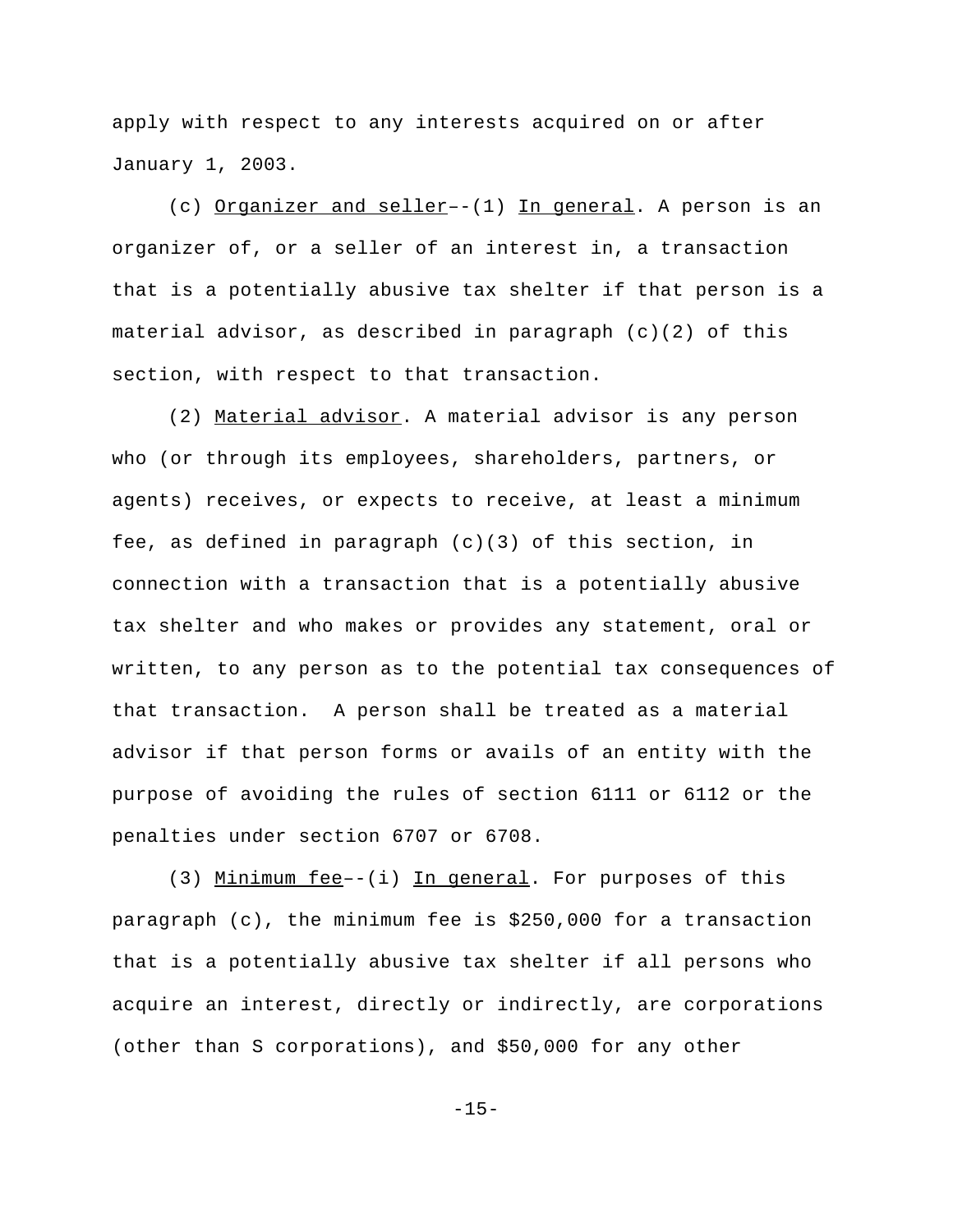transaction that is a potentially abusive tax shelter.

(ii) Determination of fees. In determining whether the minimum fee threshold is satisfied, all fees for advice (whether or not tax advice) regarding, or for implementation of, a transaction that is a potentially abusive tax shelter are taken into account. For purposes of this section, fees include consideration in whatever form paid, whether in cash or in kind, and whether paid or denominated as fees for tax advice or for some other function such as the preparation of documentation or tax return preparation. The Internal Revenue Service will scrutinize carefully all of the facts and circumstances in determining whether consideration received in connection with a transaction that is a potentially abusive tax shelter constitutes fees for purposes of this section.

(d) Definitions. For purposes of this section, the following terms are defined as follows:

(1) Interest. The term interest includes, but is not limited to, any right to participate in a transaction by reason of a partnership interest, a shareholder interest, or a beneficial interest in a trust; any interest in property (including a leasehold interest); the entry into a leasing arrangement or a consulting, management or other agreement for the performance of services; or any interest in any other

 $-16-$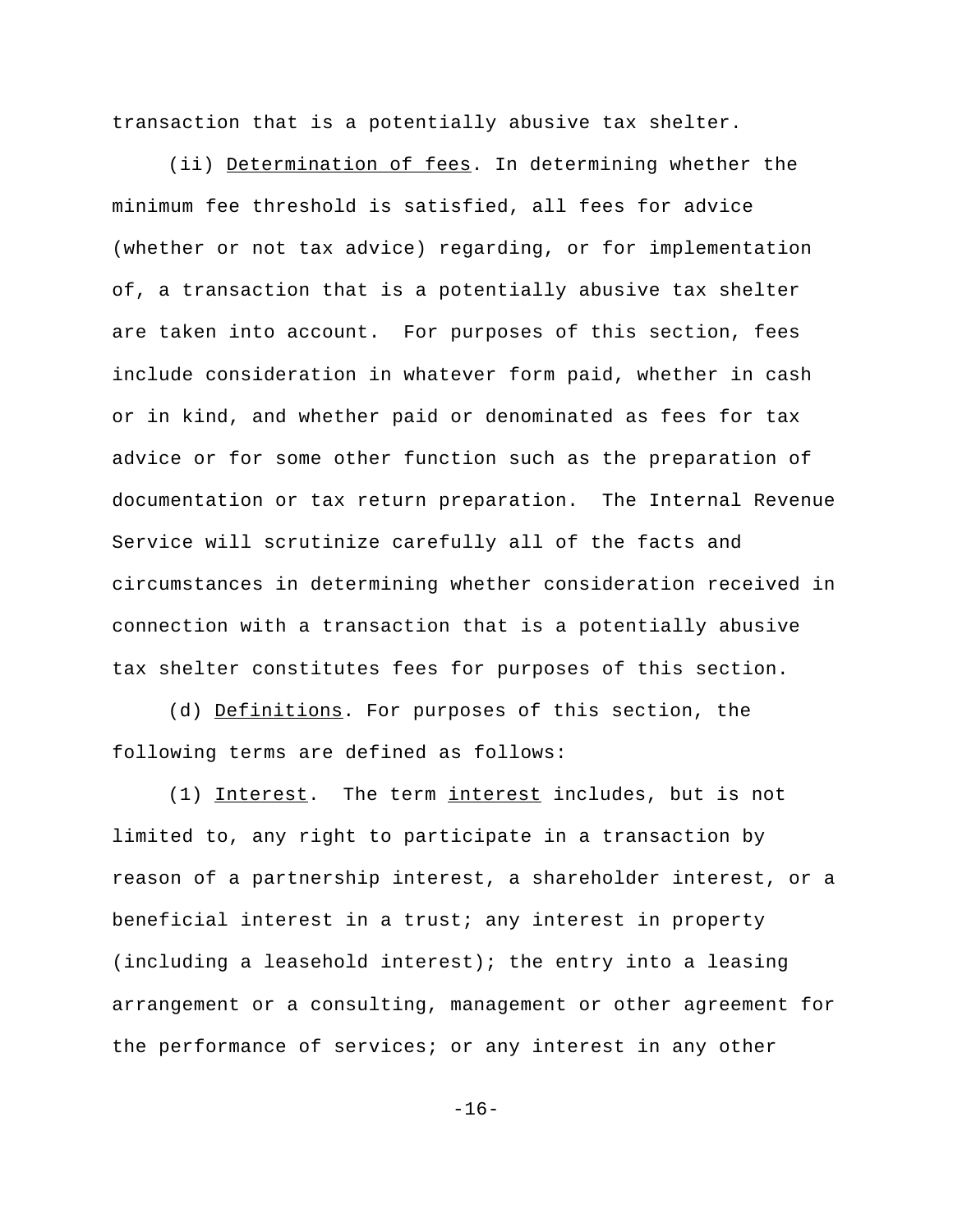investment, entity, plan, or arrangement. The term interest includes any interest that purportedly entitles the direct or indirect holder of the interest to any tax consequence (including, but not limited to, a deduction, loss, or adjustment to tax basis in an asset) arising from the transaction. An interest also includes the receipt of information or services regarding the organization or structure of the transaction if the information or services are relevant to the potential tax consequences of the transaction.

(2) Substantially similar. The term substantially similar includes any transaction that is expected to obtain the same or similar types of tax consequences and that is either factually similar or based on the same or similar tax strategy. Receipt of an opinion regarding the tax consequences of the transaction is not relevant to the determination of whether the transaction is the same as or substantially similar to another transaction. Further, the term substantially similar must be broadly construed in favor of list maintenance.

(3) Person. The term person means any person described in section 7701(a)(1), including an affiliated group of corporations that join in the filing of a consolidated return

 $-17-$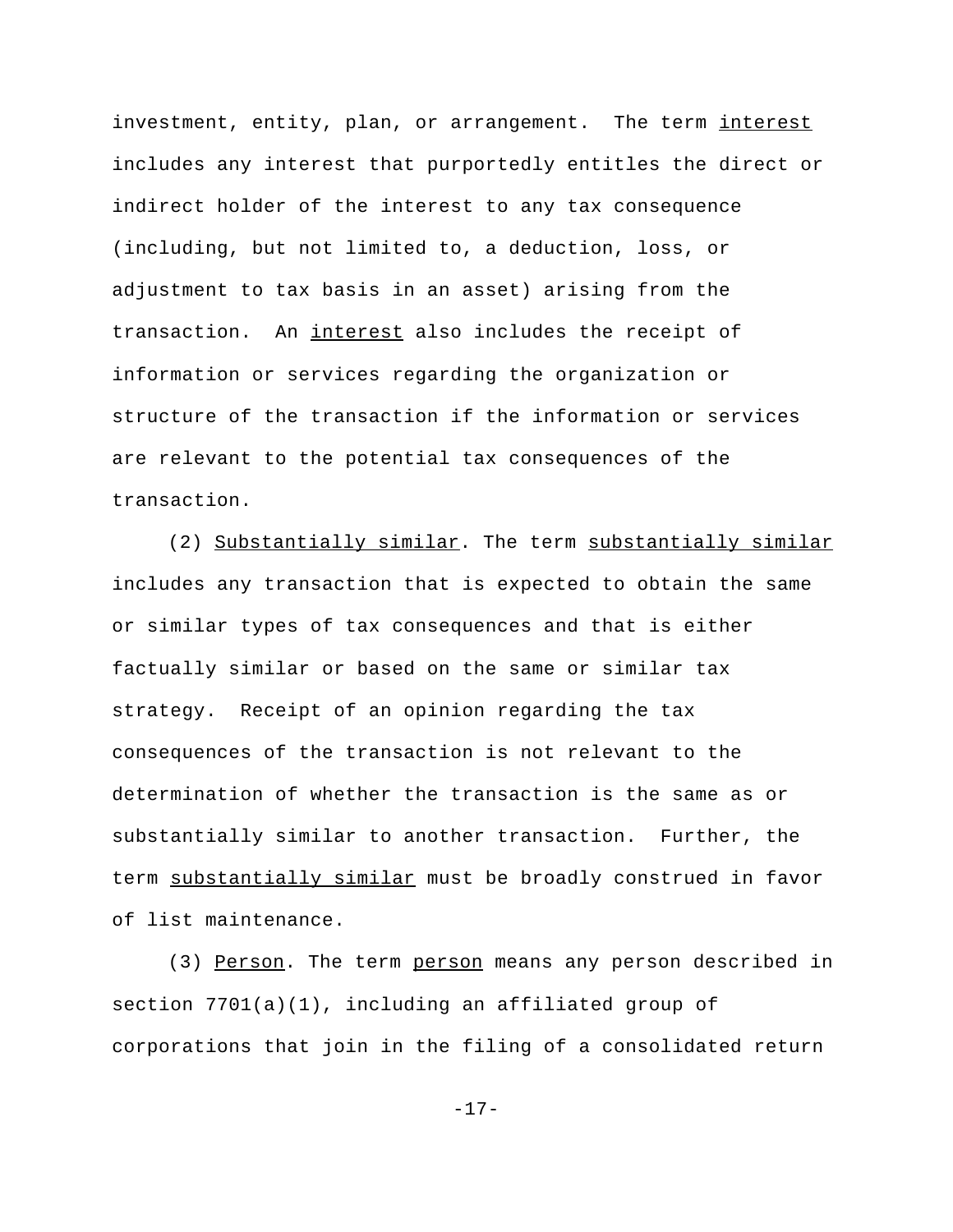under section 1501.

(4) Related party. A person is a related party with respect to another person if such person bears a relationship to such other person described in section 267 or 707.

(e) Preparation and maintenance of lists--(1) In general. A separate list of persons must be prepared and maintained for each transaction that is a potentially abusive tax shelter. However, one list must be maintained for substantially similar transactions that are potentially abusive tax shelters.

(2) Persons required to be included on lists. (i) A material advisor is required to list each person to whom the material advisor makes or provides a statement, oral or written, as to the potential tax consequences of a transaction that is a potentially abusive tax shelter, if the material advisor knows or has reason to know that the person or any related party participated in or will participate in the transaction (or a substantially similar transaction that is a potentially abusive tax shelter).

(ii) A material advisor shall treat a person (including any related party) as having participated in a transaction that is a potentially abusive tax shelter if the material advisor knows or has reason to know that the person sold or transferred, or will sell or transfer, to another person

-18-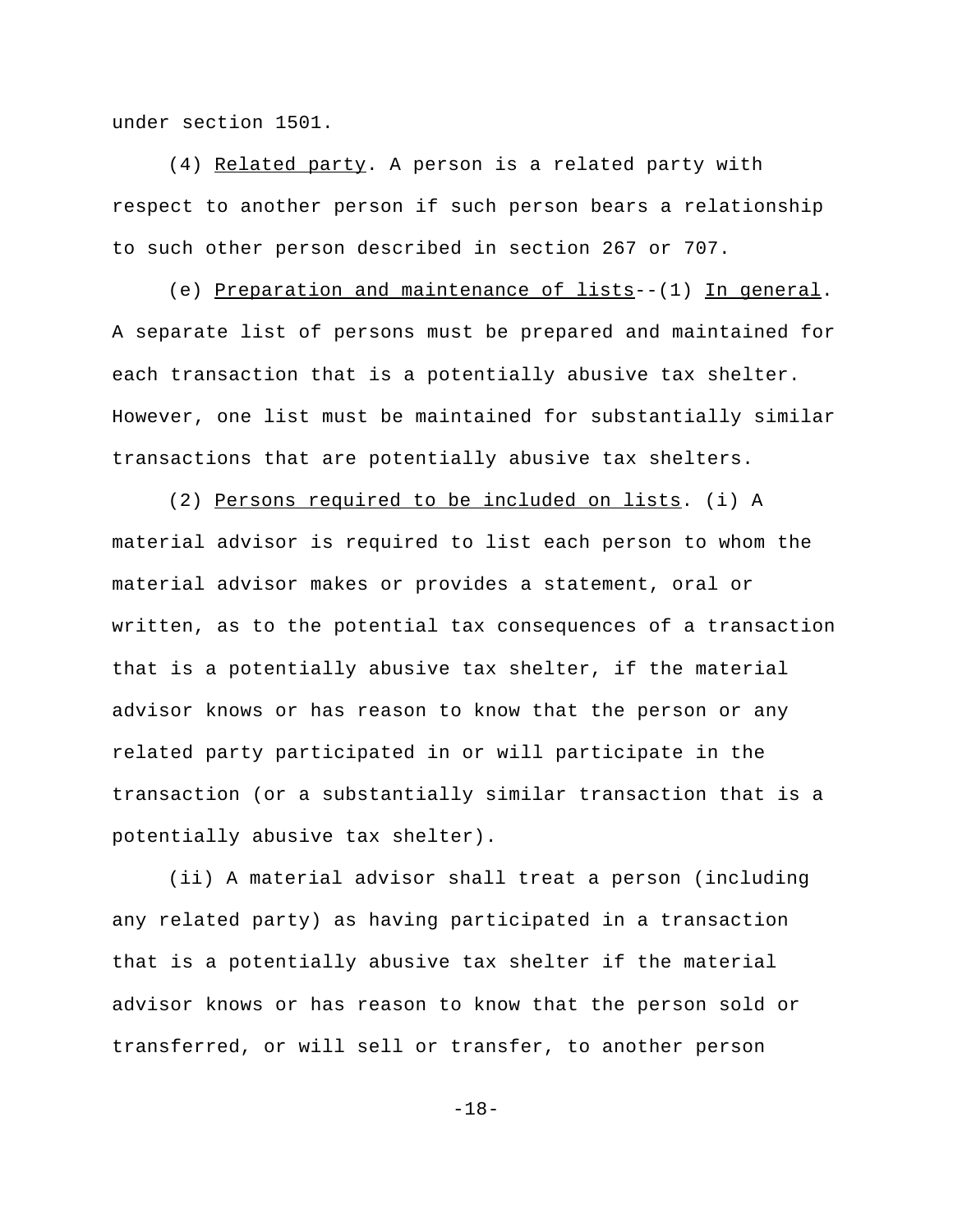(subsequent participant) an interest in that type of transaction that, if entered into, would be a potentially abusive tax shelter. The material advisor also must list any subsequent participant if the material advisor knows or has reason to know the identity of that subsequent participant, and the material advisor knows or reasonably expects that the subsequent participant will participate in, or sell or transfer to another subsequent participant an interest in that type of transaction that, if entered into, would be a potentially abusive tax shelter.

(iii) The following examples illustrate the provisions of this section:

Example 1. An investment firm provides a statement describing the potential tax consequences of a type of transaction to three taxpayers: Corporation X, Corporation Y, and Corporation Z. Each taxpayer agrees to pay the investment firm \$300,000 in connection with the transaction, and each taxpayer engages in a separate transaction (transaction X, transaction Y, and transaction Z, respectively). At the time the transactions are entered into, the investment firm knows, or has reason to know, that the transactions will result in a single taxable year loss of \$9 million for Corporation X, \$15 million for Corporation Y, and \$12 million for Corporation Z. The transactions do not satisfy the definitions of a reportable transaction under  $$1.6011-4T(b)(2)$ ,  $(3)$ ,  $(4)$ ,  $(6)$ or (7) of this chapter. All the persons who acquired an interest directly or indirectly in the transactions are C corporations.

(i) Transaction  $X$ . At the time transaction  $X$  is entered into, the investment firm does not know, or have reason to know, that the transaction is a reportable transaction, because the \$9 million loss does not satisfy the \$10 million threshold under §1.6011-4T(b)(5) of this chapter (relating to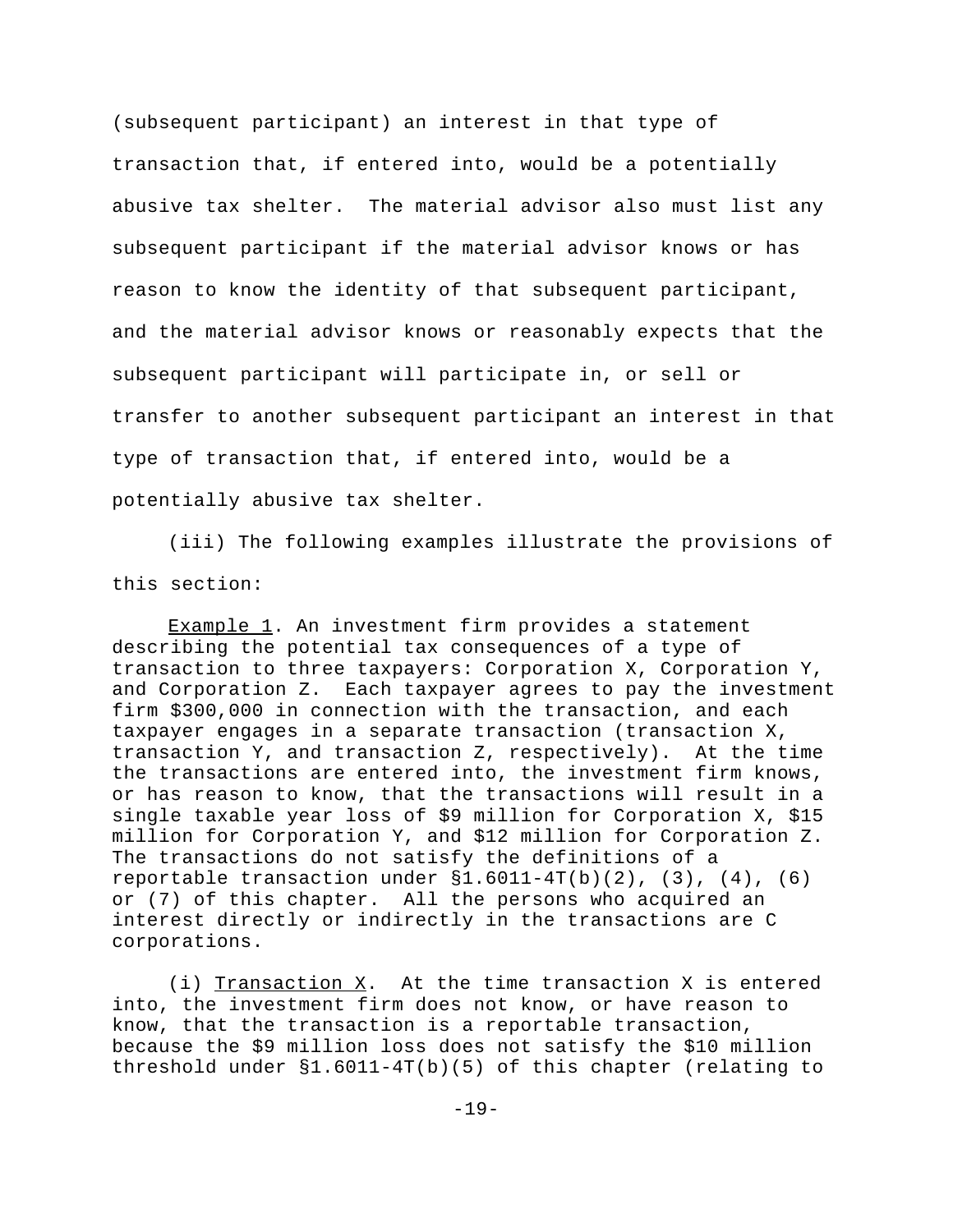loss transactions). Accordingly, transaction X is not a potentially abusive tax shelter. The investment firm is not required to maintain a list with respect to transaction X.

(ii) Transactions Y and Z. The investment firm satisfies the three requirements for being a material advisor with respect to transaction Y and with respect to transaction Z. First, both of the transactions are potentially abusive tax shelters with respect to the investment firm because the investment firm knows, or has reason to know, at the time the transactions are entered into, that the losses for each of Corporation Y and Z are expected to exceed the \$10 million threshold and, thus, the transactions are reportable transactions under §1.6011-4T(b)(5) of this chapter (relating to loss transactions). Second, the investment firm provides a statement as to the potential tax consequences of the transactions. Third, the investment firm receives \$300,000 in connection with each transaction, which exceeds the minimum fee with respect to each transaction (\$250,000). Accordingly, the investment firm must maintain a list with respect to transactions Y and Z. Because transactions Y and Z are based on the same or similar tax strategy, transactions Y and Z are substantially similar transactions, and the investment firm must keep one list with respect to both transactions. The list must contain information about Corporation Y and Corporation Z (see paragraph  $(e)(2)(i)$  of this section).

Example 2. (i) Corporation M provides a statement to Corporation N describing the potential tax consequences of a type of transaction. Corporation N pays Corporation M \$90,000 for the information about that type of transaction. Corporation M knows that Corporation N will sell the information to Taxpayer O (a corporation) and Taxpayer P (an individual), and reasonably expects Taxpayer O and Taxpayer P to participate in transactions of the type that Corporation M described to Corporation N. Corporation N, in turn, provides a statement as to the potential tax consequences of that type of transaction to Taxpayer O and Taxpayer P. Each taxpayer agrees to pay Corporation N \$80,000 in connection with their respective transactions, and each taxpayer engages in a separate transaction (transaction O and transaction P, respectively). At the time the transactions are entered into, both Corporation M and Corporation N know, or have reason to know, that the transactions are reportable transactions under §1.6011-4T(b) of this chapter. All the persons who acquire an interest directly or indirectly in transaction O are C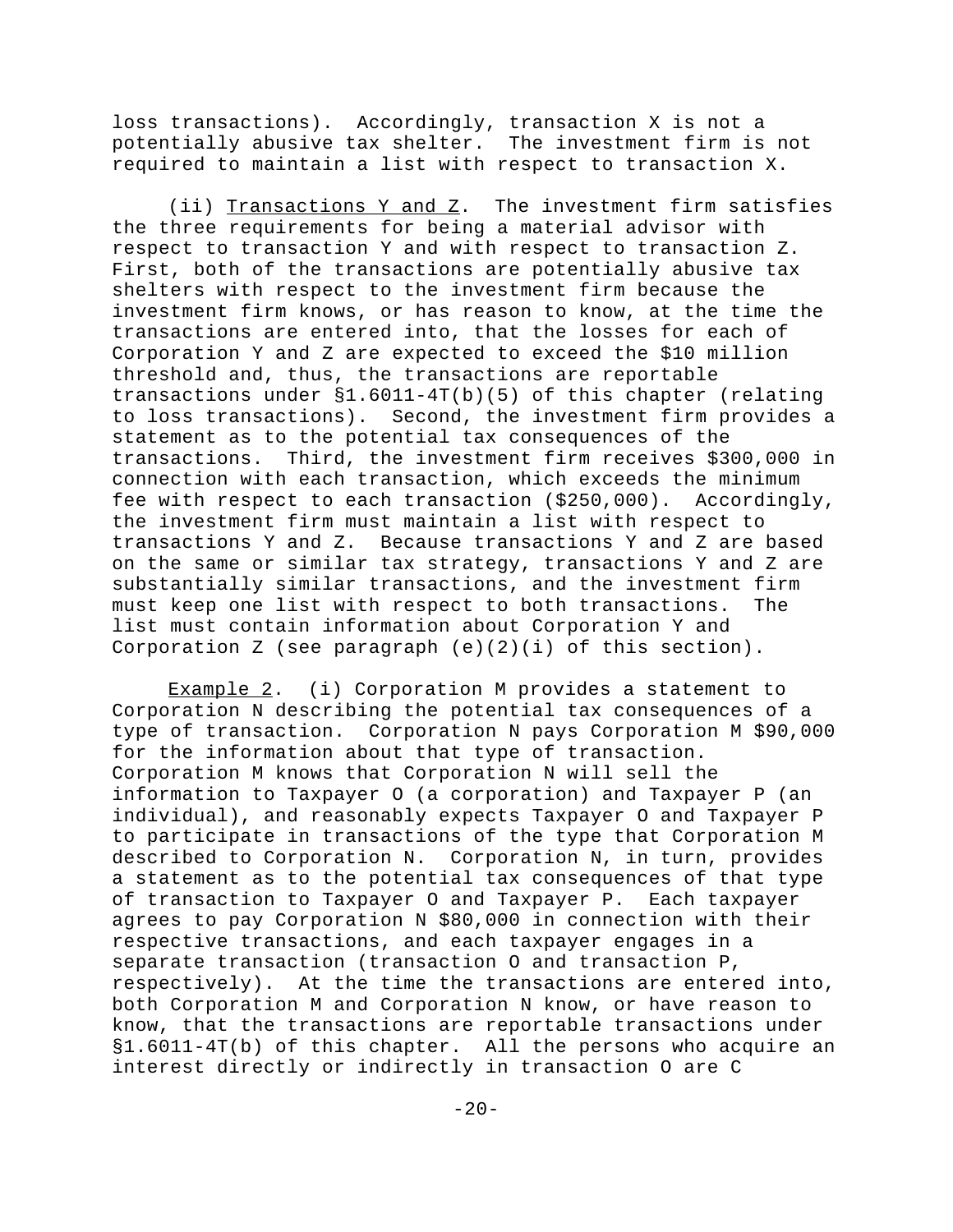corporations.

(ii) Corporation N is not a material advisor with respect to transaction O because Corporation N receives only \$80,000 in connection with transaction O, which is less than the minimum fee for that transaction (\$250,000). Corporation N is a material advisor with respect to transaction P. First, at the time transaction P is entered into, Corporation N knows, or has reason to know, that transaction P is a reportable transaction and, thus, is a potentially abusive tax shelter. Second, Corporation N provides a statement as to the potential tax consequences of transaction P. Third, Corporation N receives \$80,000 in connection with transaction P, which exceeds the minimum fee for that transaction (\$50,000). Accordingly, Corporation N must keep a list with respect to transaction P. The list must contain information about Taxpayer P (see paragraph  $(e)(2)(ii)$  of this section).

(iii) Corporation M is not a material advisor with respect to transaction O because Corporation M receives only \$90,000 in connection with transaction O, which is less than the minimum fee for that transaction (\$250,000). Corporation M is a material advisor with respect to transaction P. First, at the time transaction P is entered into, Corporation M knows, or has reason to know, that transaction P is a reportable transaction and, thus, is a potentially abusive tax shelter. Second, Corporation M provides a statement as to the potential tax consequences of transaction P, and Corporation M receives \$90,000 in connection with transaction P, which exceeds the minimum fee for that transaction (\$50,000). Accordingly, Corporation M must keep a list with respect to transaction P. The list must contain information about Corporation N (see paragraph (e)(2)(ii) of this section) and Taxpayer P (see paragraph  $(e)(2)(ii)$  of this section).

(3) Contents--(i) In general. Each list must contain the following information–-

(A) The name of each transaction that is a potentially abusive tax shelter and the registration number, if any, obtained under section 6111;

(B) The TIN (as defined in section  $7701(a)(41)$ ), if any,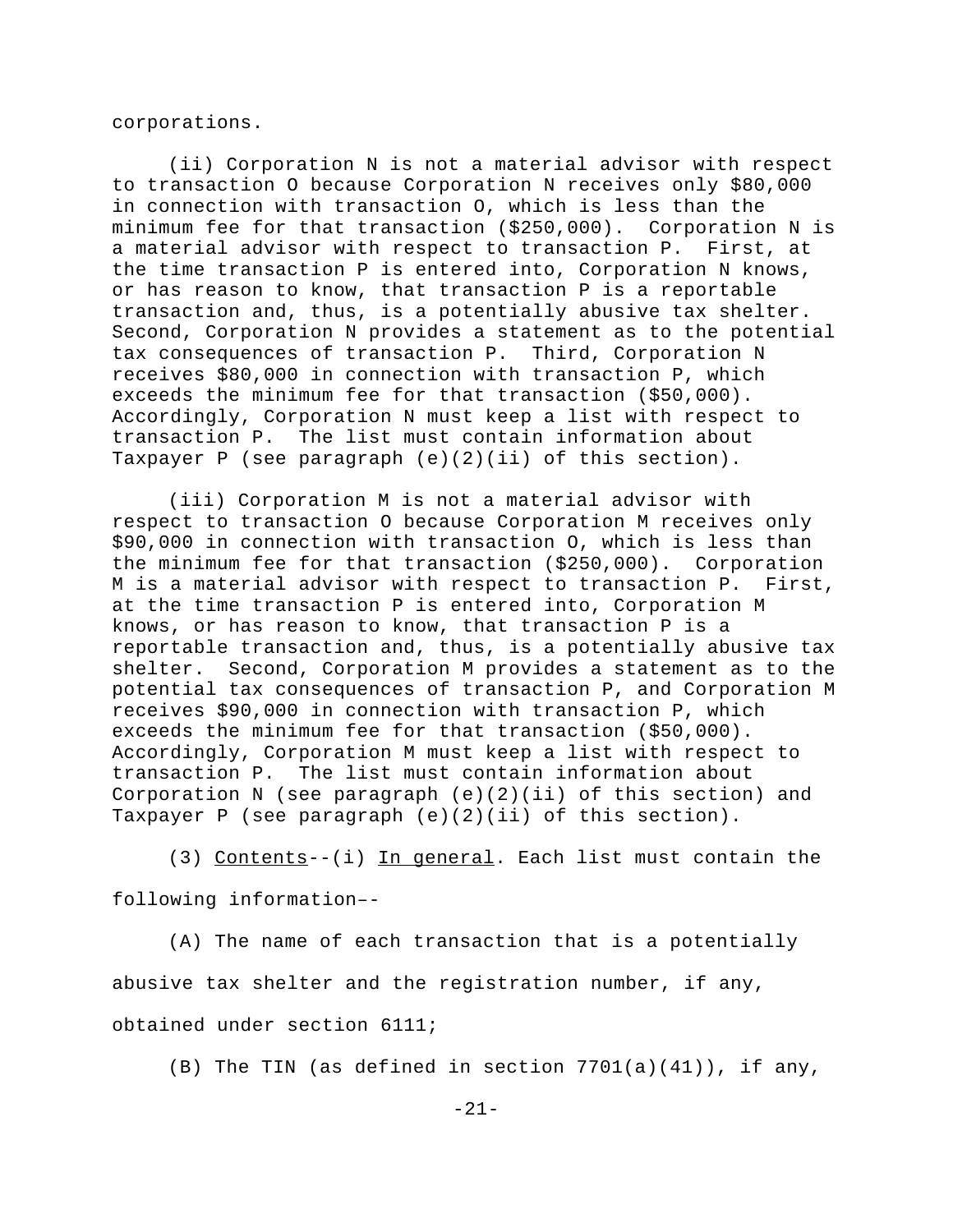of each transaction;

(C) The name, address, and TIN of each person required to be on the list;

(D) If applicable, the number of units (i.e., percentage of profits, number of shares, etc.) acquired by each person required to be included on the list;

(E) The date on which each interest was acquired;

(F) The amount invested in each transaction by each person required to be included on the list;

(G) A detailed description of each transaction that describes both the structure and its expected tax consequences;

(H) A summary or schedule of the tax consequences that each person is intended or expected to derive from participation in each transaction, if known by the material advisor;

(I) Copies of any additional written materials, including tax analyses or opinions, relating to each transaction that have been shown or provided to any person who acquired or may acquire an interest in the transactions, or to their representatives, tax advisors, or agents, by the material advisor or any related party or agent of the material advisor; and

 $-22-$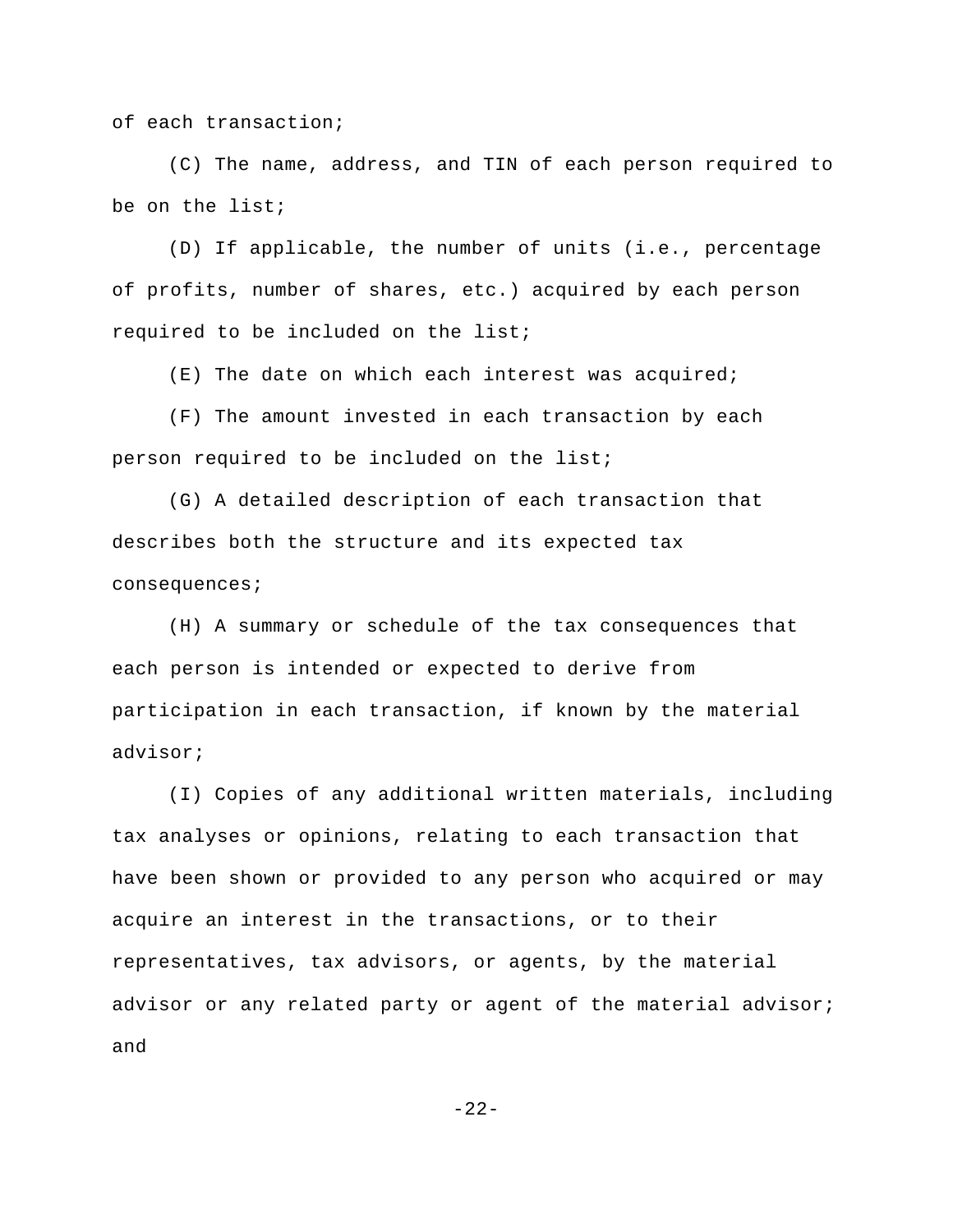(J) For each person, if the interest in the transaction was not acquired from the material advisor maintaining the list, the name of the person from whom the interest was acquired.

(ii) Claims of privilege. In any case in which an attorney or federally authorized tax practitioner within the meaning of section 7525 is required to maintain a list with respect to a transaction that is a potentially abusive tax shelter, and that person has a reasonable belief that information required to be disclosed under this paragraph (e)(3)is protected by the attorney-client privilege or by the confidentiality privilege of section 7525(a), the attorney or federally authorized tax practitioner must still maintain the list of persons pursuant to the requirements of this section. When the list is requested by the Internal Revenue Service, as provided in paragraph (g) of this section, the material advisor may assert a privilege claim subject to the requirements of this paragraph (e)(3)(ii).

(A) The claimed privilege must be supported by a statement that is signed by the attorney or federally authorized tax practitioner under penalties of perjury, must identify and describe (as set forth in paragraph  $(e)(3)(ii)(B)$ of this section) the nature of each document or category of

-23-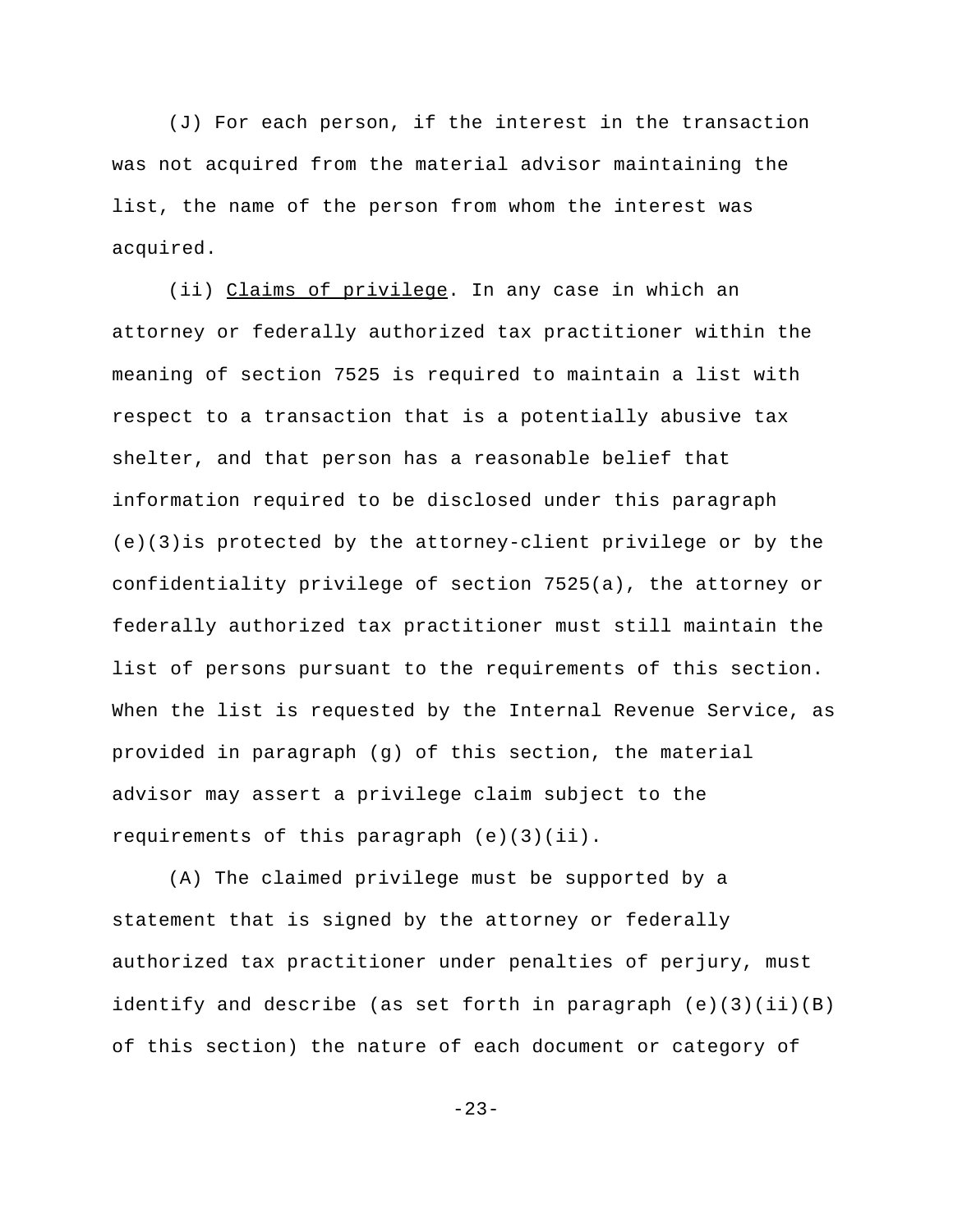information that is not produced which will allow the Service to determine the applicability of the privilege or protection claimed, without revealing the privileged information itself, and must include the following representations with respect to each document or category of information for which the privilege is claimed--

 $(1)$  Specifically represent that the information was a confidential practitioner-client communication and, in the case of information which a federally authorized tax practitioner claims is privileged under section 7525, that the omitted information was not part of tax advice that constituted the promotion of the direct or indirect participation of a corporation in any tax shelter (as defined in section  $6662(d)(2)(C)(iii)$ ; and

 $(2)$  Specifically represent that to the best of such person's knowledge and belief, all others in possession of the omitted information did not disclose the omitted information to any person whose receipt of such information would result in a waiver of the privilege.

(B) Identification and description of a document or category of information includes, but is not limited to--

(1) The date appearing on such document or, if it has no date, the date or approximate date that such document was

-24-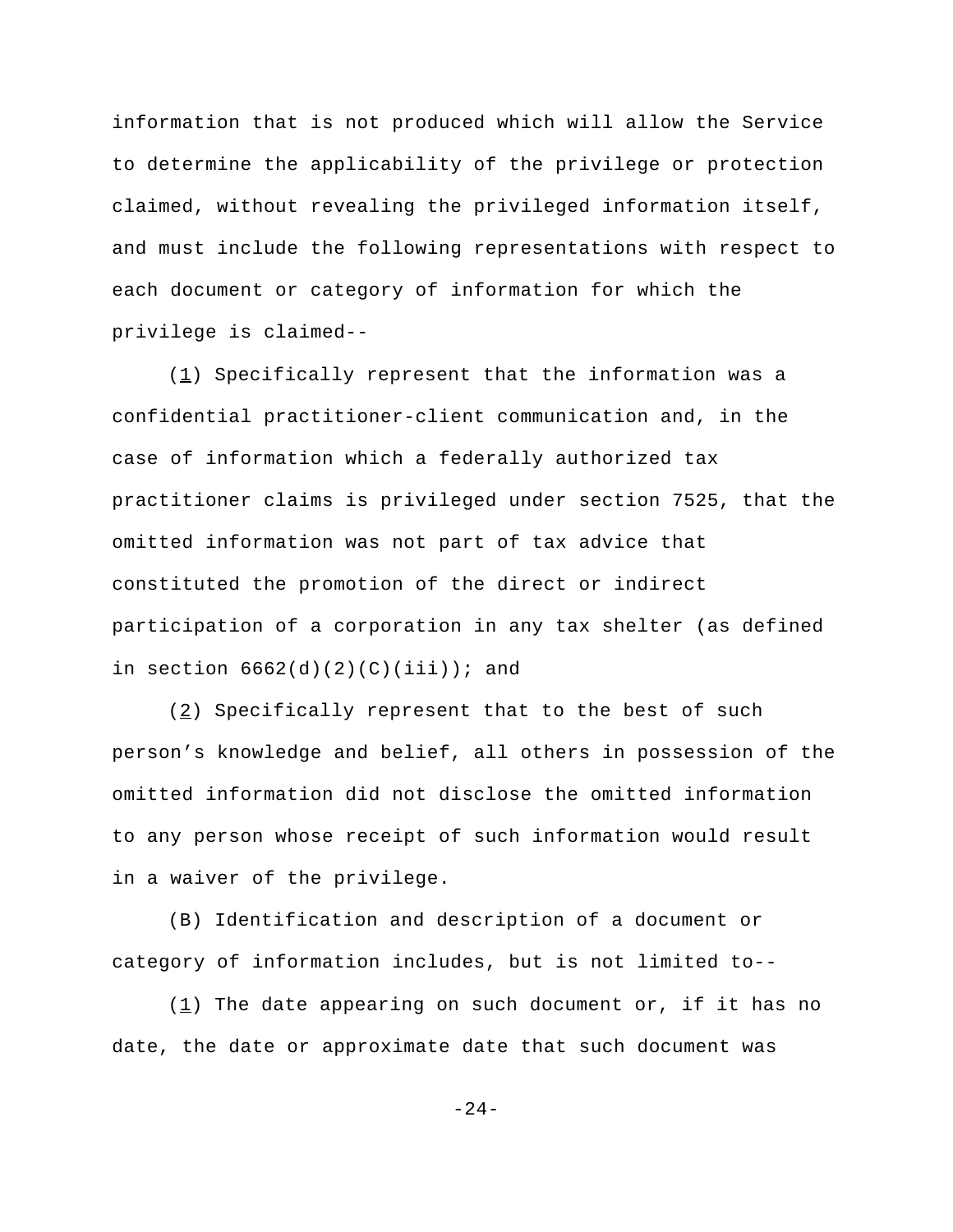created;

 $(2)$  The general nature, description and purpose of such document and the identity of the person who signed such document, and, if it was not signed, the identity of each person who prepared it; and

(3) The identity of each person to whom such document was addressed and the identity of each person, other than such addressee, to whom such document, or a copy thereof, was given or sent.

(f) Retention of lists. Each material advisor must maintain the list described in paragraph (e) of this section for ten years following the date on which the material advisor last made a statement, oral or written, as to the potential tax consequences of the transaction. If the material advisor required to prepare, maintain, and furnish the list is a corporation, partnership, or other entity (entity) that has dissolved or liquidated before completion of the ten-year period, the person responsible under state law for winding up the affairs of the entity must prepare, maintain and furnish the list on behalf of the entity, unless the entity submits the list to the Office of Tax Shelter Analysis (OTSA) within 60 days after the dissolution or liquidation. If state law does not specify any person as responsible for winding up the

 $-25-$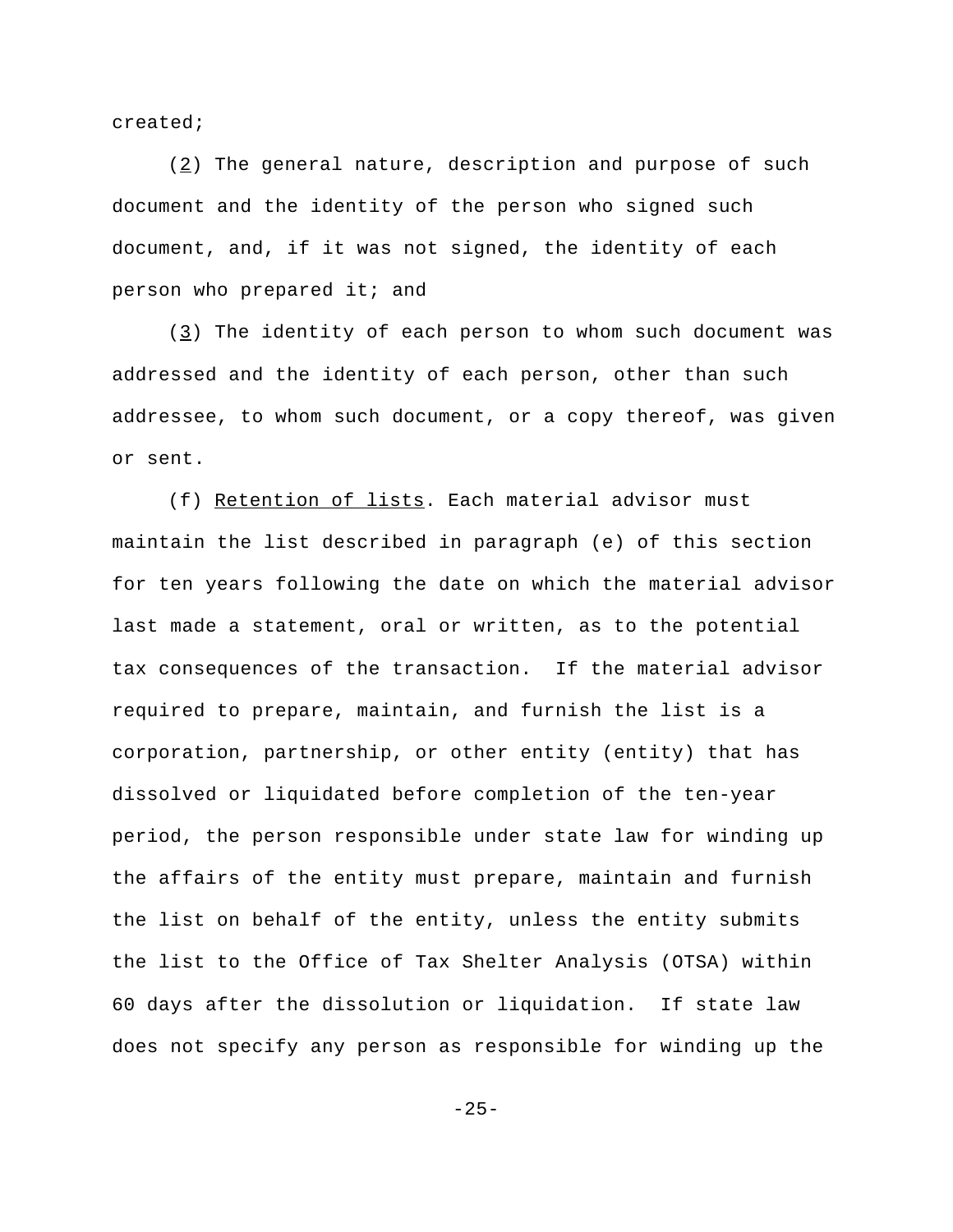affairs, then each of the directors of the corporation, the general partners of the partnership, or the trustees, owners, or members of the entity are responsible for preparing, maintaining and furnishing the list on behalf of the entity, unless the entity submits the list to the Office of Tax Shelter Analysis (OTSA) within 60 days after the dissolution or liquidation. The responsible person must also provide notice to OTSA of such dissolution or liquidation within 60 days after the dissolution or liquidation. The list and the notice provided to OTSA may be sent to: Internal Revenue Service LM:PFTG:OTSA, Large & Mid-Size Business Division, 1111 Constitution Ave., NW., Washington, DC 20224, or to such other address as provided by the Commissioner.

(g) Furnishing of lists. Each material advisor and person responsible for maintaining a list of persons must, upon written request by the Internal Revenue Service, furnish the list to the Internal Revenue Service within 20 business days after the date of the request. The request is not required to be in the form of an administrative summons. The list may be furnished to the Internal Revenue Service on paper, card file, magnetic media, or in any other form, provided the method of furnishing the list enables the Internal Revenue Service to determine without undue delay or difficulty the information

 $-26-$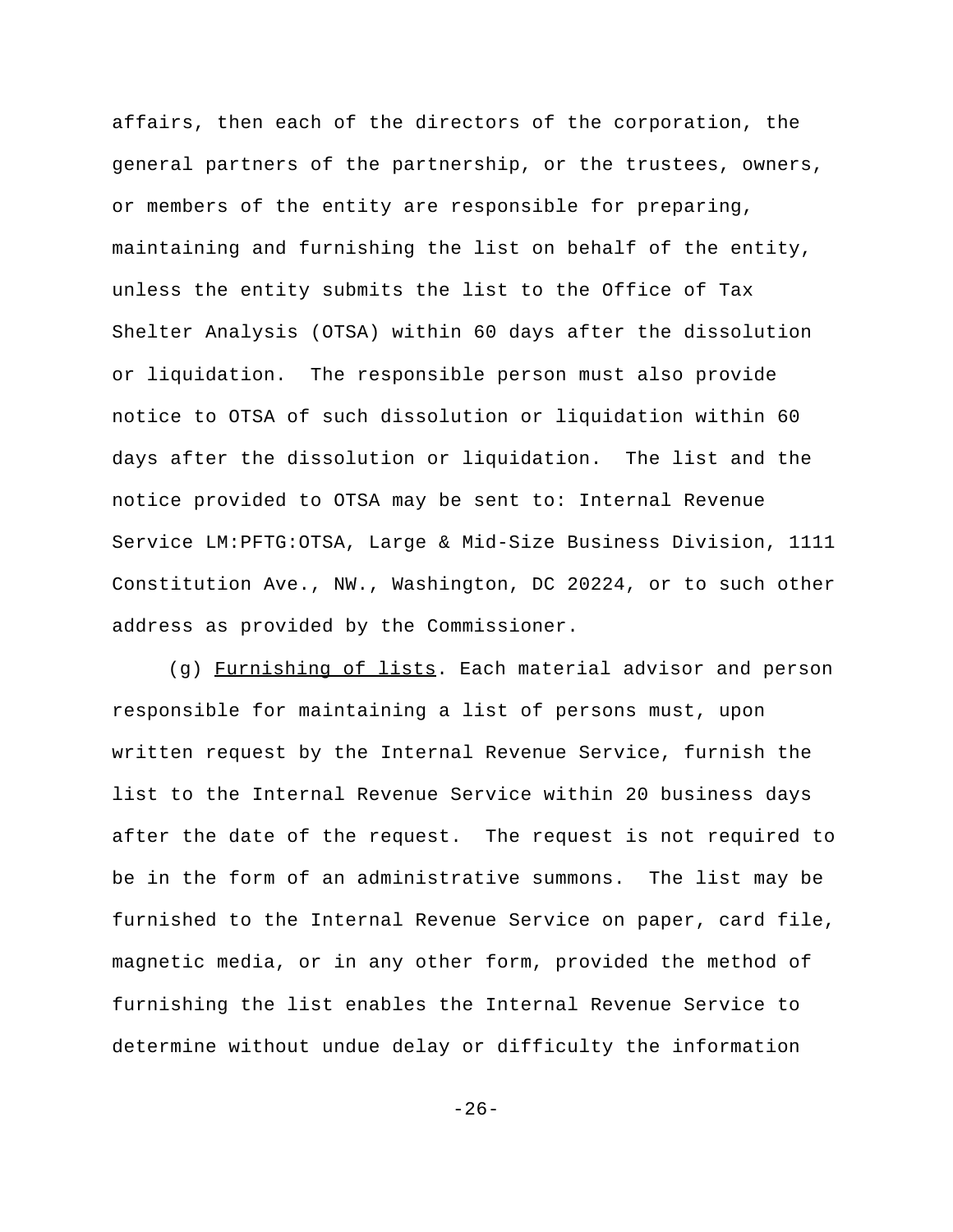required in paragraph (e)(3) of this section.

(h) Designation agreements. If more than one material advisor is required to maintain a list of persons, in accordance with paragraph (e) of this section, for a potentially abusive tax shelter, the material advisors may designate by written agreement a single material advisor to maintain the list or a portion of the list. The designation of one material advisor to maintain the list does not relieve the other material advisors from their obligation to furnish the list to the Internal Revenue Service in accordance with paragraph (g) of this section. The fact that a material advisor is unable to obtain the list from any designated material advisor, the fact that any designated material advisor did not maintain a list, or the fact that the list maintained by any designated material advisor is not complete, will not relieve any material advisor from the requirements of this section.

(i) Procedure for obtaining rulings. A person may submit a request to the Internal Revenue Service for a ruling as to whether a transaction is a potentially abusive tax shelter for purposes of this section and whether that person is a material advisor with respect to that transaction. If the request fully discloses all relevant facts relating to the transaction

 $-27-$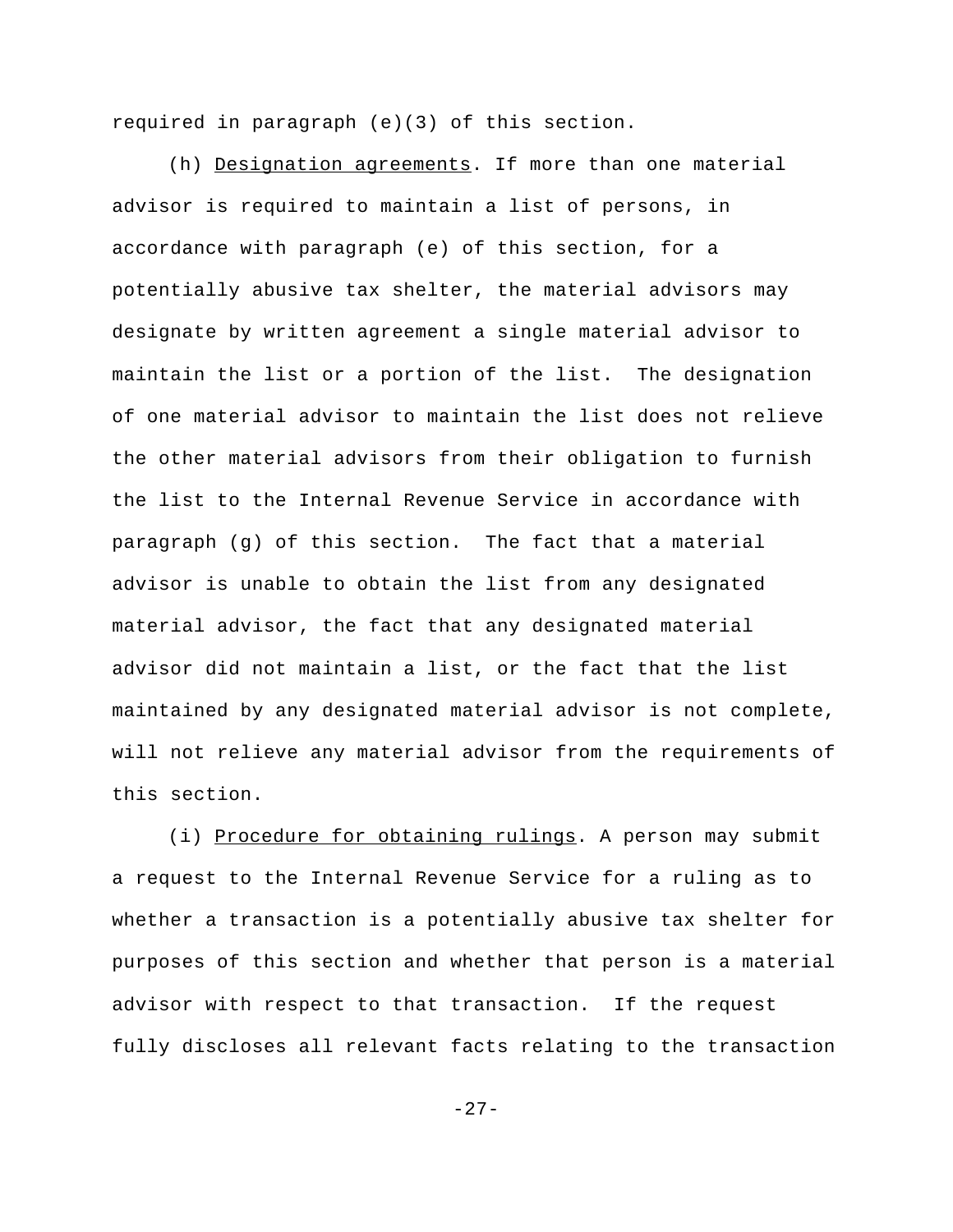(including all facts relevant to the person's relationship to such transaction), then the requirement to maintain a list shall be suspended for that person during the period that such ruling request is pending and for 60 days thereafter; however, if it is ultimately determined that the transaction is a potentially abusive tax shelter, the pendency of such a ruling request shall not affect the requirement to maintain the list, nor shall it affect the persons required to be included on the list (including persons who acquired interests in the potentially abusive tax shelter prior to and during the pendency of the ruling request), or the other information required to be included as part of the list.

(j) Effective date. This section applies to any transaction that is a potentially abusive tax shelter entered into, or any interest acquired therein, on or after January 1, 2003. However, this section shall apply to any transaction that was entered into, or in which an interest was acquired, after February 28, 2000, if the transaction becomes a listed transaction as defined in §1.6011-4T of this chapter on or after January 1, 2003, and is subject to disclosure under §1.6011-4T of this chapter. Otherwise, the rules that apply with respect to any other transaction that is a potentially abusive tax shelter entered into, or any interest acquired

-28-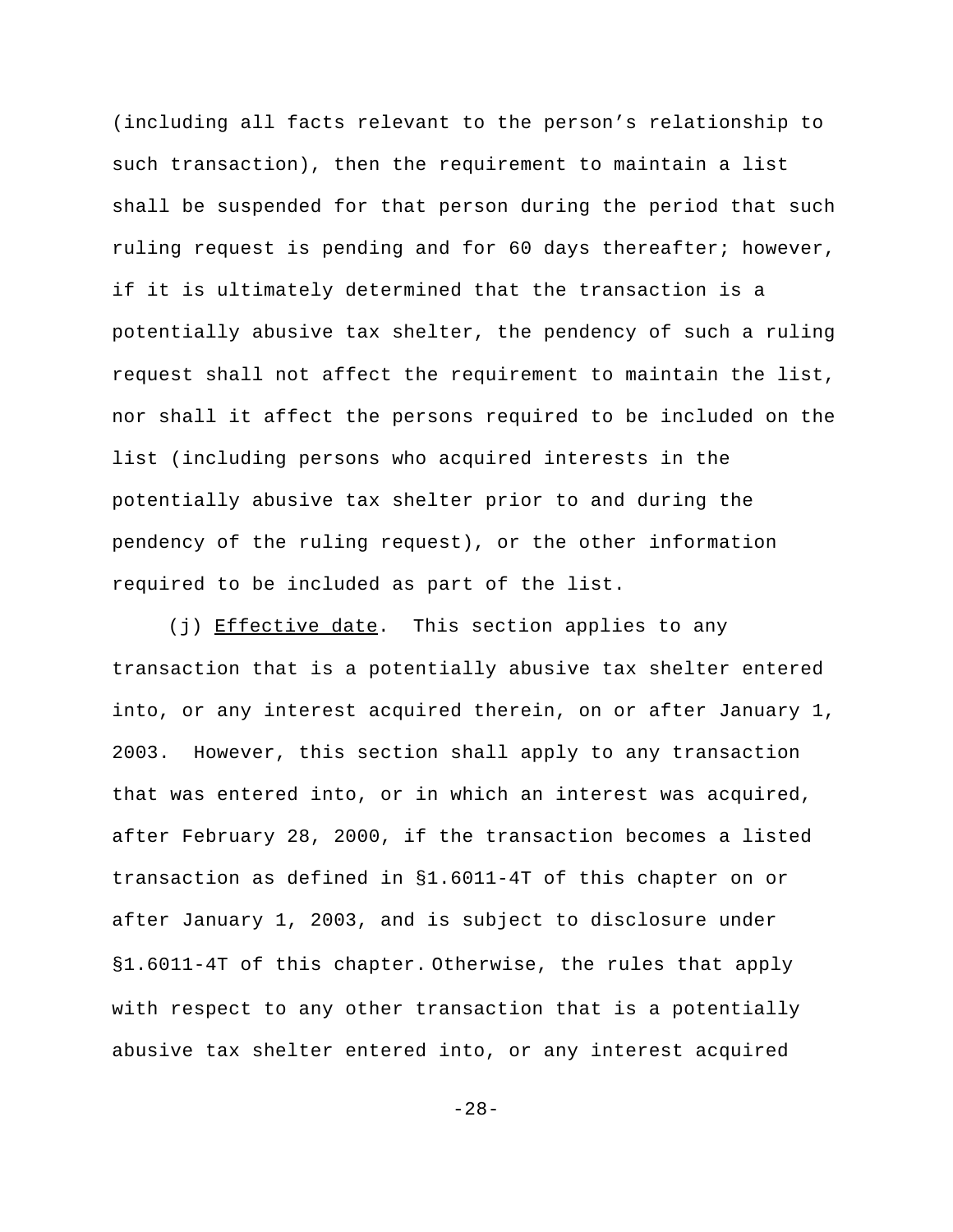therein, on or before December 31, 2002, are contained in §301.6112-1T in